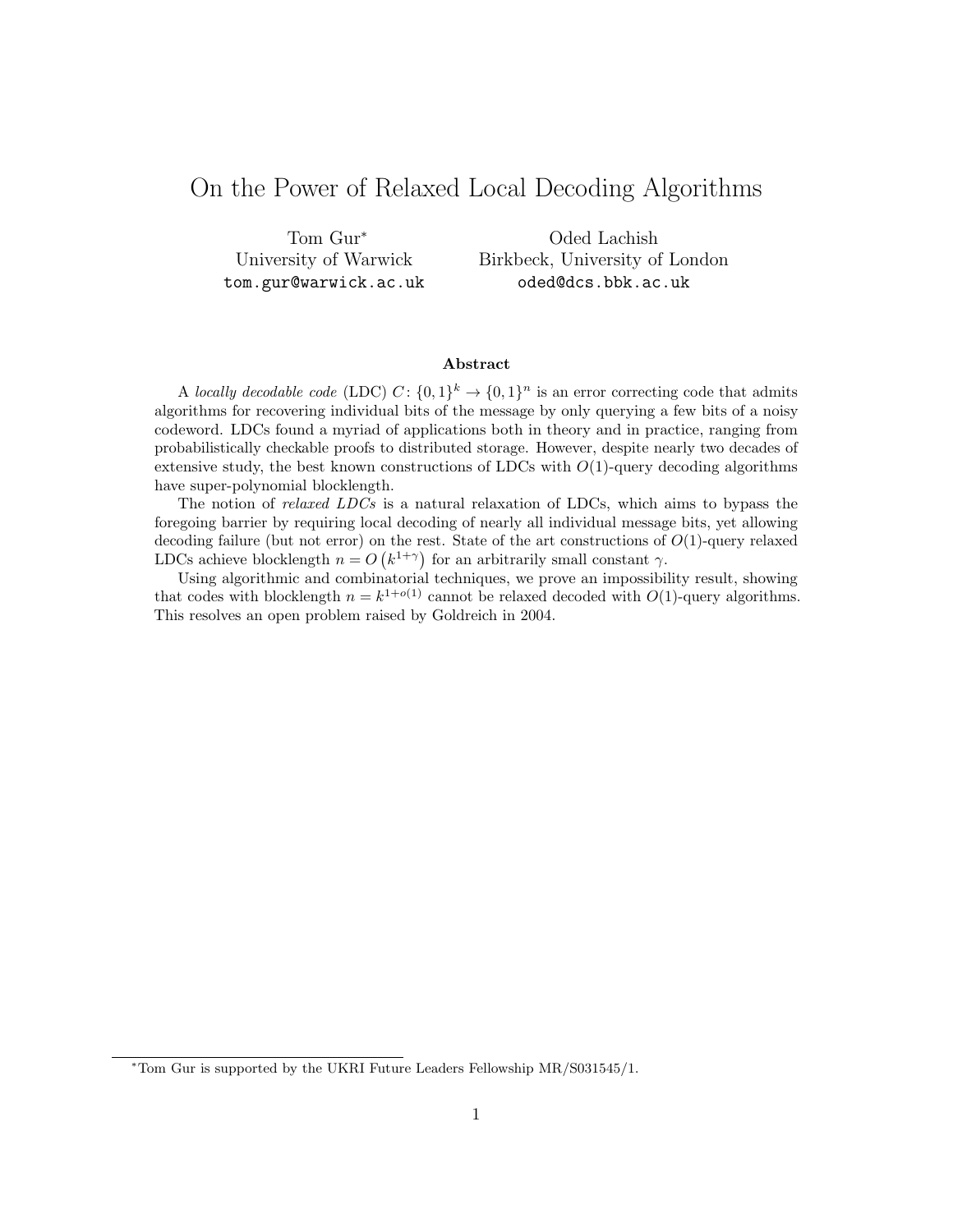# Contents

| $\mathbf{1}$   | Introduction<br>3            |                                                                                                                                                                                                                                |                |  |
|----------------|------------------------------|--------------------------------------------------------------------------------------------------------------------------------------------------------------------------------------------------------------------------------|----------------|--|
|                | 1.1                          |                                                                                                                                                                                                                                | $\overline{4}$ |  |
|                | 1.2                          |                                                                                                                                                                                                                                | $\overline{5}$ |  |
|                | 1.3                          |                                                                                                                                                                                                                                | 5              |  |
| $\overline{2}$ | $\overline{5}$<br>Techniques |                                                                                                                                                                                                                                |                |  |
|                | 2.1                          |                                                                                                                                                                                                                                | 6              |  |
|                | 2.2                          | High-level approach is a series and series and series are series and series are series and series are series and series are series and series are series and series are series and series are series and series are series and | 6              |  |
|                | 2.3                          | First step towards a global decoder $\dots \dots \dots \dots \dots \dots \dots \dots \dots \dots \dots \dots$                                                                                                                  | $\overline{7}$ |  |
|                | 2.4                          |                                                                                                                                                                                                                                | 8              |  |
|                | 2.5                          | The global decoder $\dots \dots \dots \dots \dots \dots \dots \dots \dots \dots \dots \dots \dots \dots \dots$<br>10                                                                                                           |                |  |
|                | 2.6                          | 12                                                                                                                                                                                                                             |                |  |
| 3              | Preliminaries<br>13          |                                                                                                                                                                                                                                |                |  |
|                | 3.1                          | 14                                                                                                                                                                                                                             |                |  |
|                | 3.2                          | 14                                                                                                                                                                                                                             |                |  |
| $\overline{4}$ |                              | Proof of Theorem 1<br>15                                                                                                                                                                                                       |                |  |
|                | 4.1                          | 15                                                                                                                                                                                                                             |                |  |
|                | 4.2                          | 16                                                                                                                                                                                                                             |                |  |
|                | 4.3                          | 18                                                                                                                                                                                                                             |                |  |
|                | 4.4                          | 19                                                                                                                                                                                                                             |                |  |
|                | 4.5                          | 23                                                                                                                                                                                                                             |                |  |
|                | 26<br>A Deferred proofs      |                                                                                                                                                                                                                                |                |  |
|                |                              | 27                                                                                                                                                                                                                             |                |  |
|                |                              | 28                                                                                                                                                                                                                             |                |  |
|                | A $\overline{3}$             | -29                                                                                                                                                                                                                            |                |  |
|                |                              | 29                                                                                                                                                                                                                             |                |  |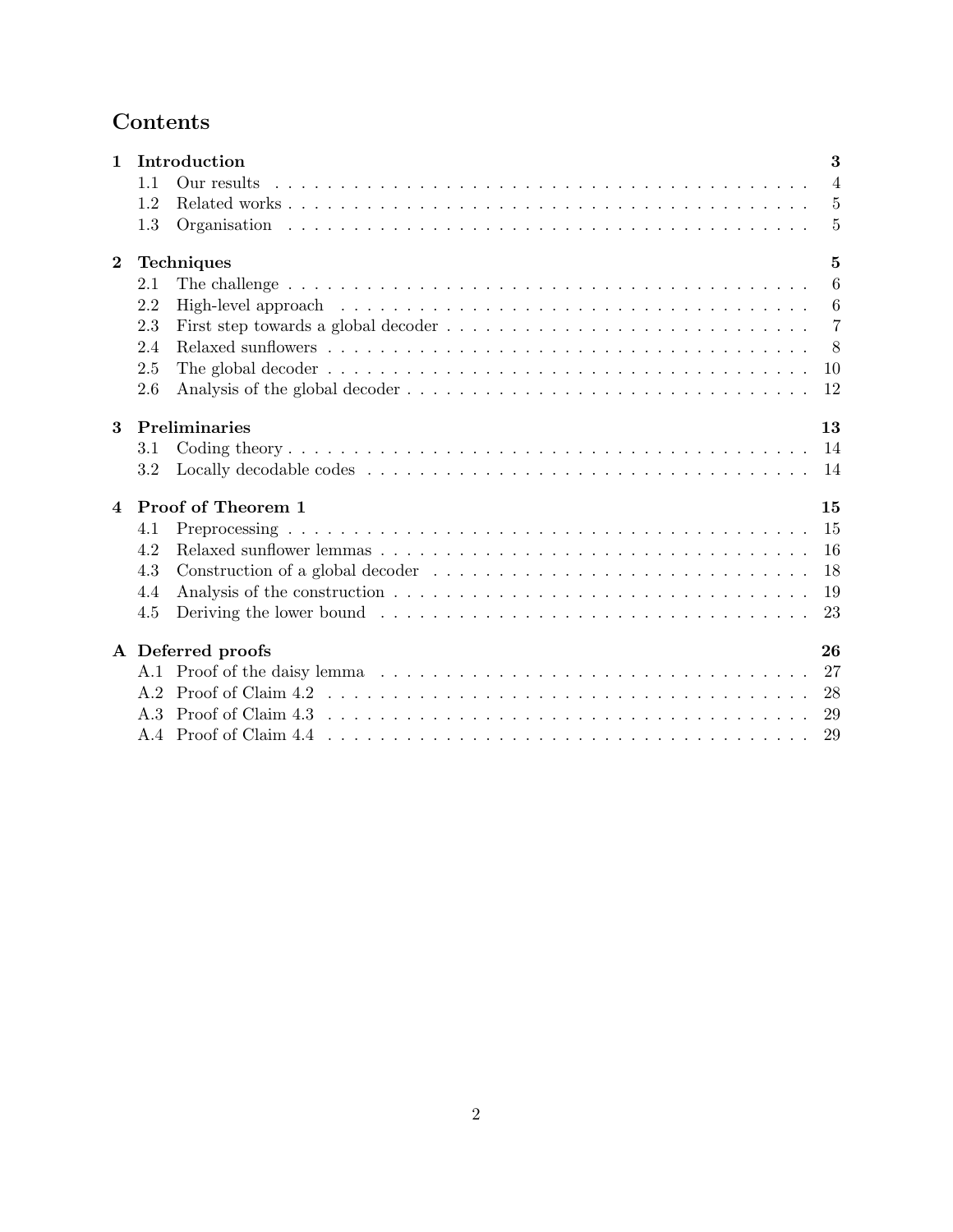# 1 Introduction

Locally decodable codes (LDC) are fundamental objects in algorithmic coding theory. Loosely speaking, an LDC is an error correcting code with a robust local-to-global structure which admits a randomised algorithm that can recover individual message bits by probing a minuscule portion of a noisy codeword. Thus, rather than reading the entire codeword to decode the entire message, an LDC allows algorithms that read a small number of locations to decode a single bit of the message.

More precisely, we consider codes  $C: \{0,1\}^k \to \{0,1\}^n$  with linear distance, and say that a code  $C$  is an LDC if there exists a randomised algorithm, called a *local decoder*, that is given a location  $i \in [k]$  and query access to an input  $w \in \{0,1\}^n$  such that if w is sufficiently close (typically within distance that is proportional to the distance of the code) to a valid codeword  $C(x)$ , the decoder outputs  $x_i$  with high probability. The maximal number of queries that the decoder makes is called the locality of the code.

Since the systematic study of LDCs was initiated in the seminal work of Katz and Trevisan [KT00], these codes received much attention and made a profound impact on algorithms, cryptography, complexity theory, program checking, data structures, quantum computing, pseudorandomness, and other areas in theoretical computer science (see surveys [Tre04, Yek12, KS17] and references therein), as well as led to significant practical applications in distributed storage  $[**HSX**<sup>+</sup>**12**].$ 

Unfortunately, despite the success and attention that LDCs gained in the last two decades, there remains a chasm between the best known algorithms and impossibility results. Specifically, the best general lower bounds that are currently known (cf. [KdW04, Woo12], building on [KT00]), show that any  $\ell$ -local LDC must have blocklength

$$
n = \Omega\left(k^{1 + \frac{1}{\ell - 1}}\right),\,
$$

where throughout,  $k$  is the dimension of the code. Moreover, for very specific regimes of parameters, improvements are known, e.g., for 2-local LDCs [KdW04]. In stark contrast, the state-of-the-art construction of  $O(1)$ -local LDCs has a *super-polynomial* blocklength (cf. [Efr12], building on [Yek08]).

The foregoing algorithmic barrier has led to the study of *relaxed locally decodable codes*, in short "relaxed LDCs", which were introduced in the highly influential work of Ben-Sasson, Goldreich, Harsha, Sudan, and Vadhan [BGH+04]. In a recent line of research [GGK15, GG16, BDG17, GG18, GR18, GRR18, BGGZ18, CGS20] relaxed LDCs and their variants (such as relaxed locally correctable codes) have been studied and used to obtain applications to PCPs [MR10, DH13, RR19], property testing [CG18], data structures [CGdW09], and probabilistic proof systems [GGK15, GG16, GR17, GR18].

Loosely speaking, this relaxation of LDCs allows the local decoder to declare "decoding failure" on a small fraction of the indices, yet crucially, still avoid errors. More accurately, a relaxed LDC  $C: \{0,1\}^k \to \{0,1\}^n$  is a code (with linear distance) for which there exists a *decoding radius*  $\delta$ (typically proportional to the relative distance of the code) and a randomised algorithm, called the *relaxed local decoder* that receives an index  $i \in [k]$  and oracle access to a string  $w \in \{0,1\}^n$  that is  $\delta$ -close to a codeword  $C(x)$ . The relaxed local decoder is allowed to make a small number of queries to w (typically  $O(1)$  queries) and is required to satisfy the following conditions:

- 1. Completeness: If the input is a valid codeword (i.e.,  $w = C(x)$ ), the relaxed local decoder must always output  $x_i$ .
- 2. Relaxed decoding: Otherwise, with high probability, the decoder must either output  $x_i$  or a special "reject" symbol ⊥ (indicating the decoder detected an error and is unable to decode).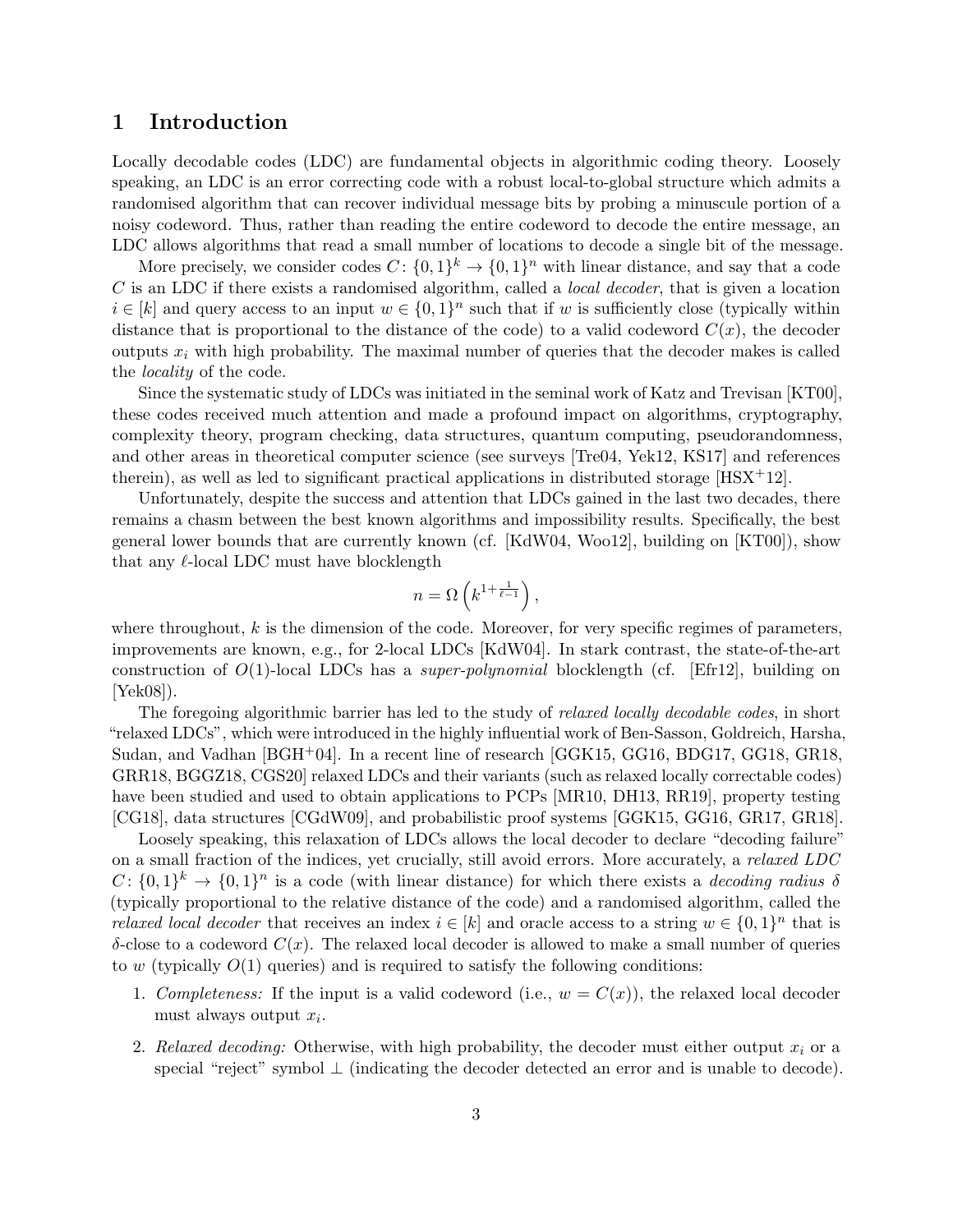As observed in  $[BGH^+04]$ , the foregoing two conditions suffice for obtaining a third condition, which guarantees that the relaxed local decoder may only reject (i.e., output  $\perp$ ) on an arbitrarily small fraction of the coordinates. (See Section 3 for a formal definition of relaxed LDCs, covering all three conditions.)

This seemingly modest relaxation turns out to allow the usage of extremely powerful tools from the theory of probabilistically checkable proofs (PCPs) to design highly-efficient randomised algorithms. Relying on the notion of PCPs of proximity, which they also introduced and constructed, Ben-Sasson et al. [BGH+04] constructed a relaxed LDC with nearly-linear length. More precisely, they showed that for every constant  $\gamma > 0$  there exists an  $O(1)$ -local relaxed LDC  $C: \{0,1\}^k \to \{0,1\}^n$  with nearly-linear blocklength  $n = k^{1+\gamma}$ . We remark that 15 years later, there is no known construction of relaxed LDCs that improves on  $[BGH<sup>+</sup>04]$ .

While the aforementioned relaxed LDCs have blocklength that is nearly exponentially shorter than that of any known (non-relaxed, i.e., standard) LDC, they do not break the currently known lower bound on non-relaxed LDCs (cf. [KT00]). This led Goldreich [Gol04] to raise the following open problem:

Do there exist  $O(1)$ -local relaxed decoding algorithms for codes with blocklength  $n = k^{1+o(1)}$ ?

# 1.1 Our results

Our main contribution resolves the foregoing open problem by providing a strong negative answer. Namely, we prove the following theorem, which shows that  $O(1)$ -local relaxed LDCs cannot achieve blocklength  $n = k^{1+o(1)}$ .

**Theorem 1** (informal, see Theorem 4.1). For any  $\ell \in \mathbb{N}$  and  $\delta \in (0,1)$ , there exists a constant  $\alpha = \alpha(\ell, \delta) > 0$  such that every  $\ell$ -local relaxed LDC C:  $\{0, 1\}^k \to \{0, 1\}^n$  with decoding radius  $\delta$ satisfies  $n = \Omega(k^{1+\alpha}).$ 

To the best of our knowledge, this is the first non-trivial lower bound that was shown for relaxed LDCs. We remark that Theorem 1 directly extends to the setting of linear relaxed locally correctable codes, recently introduced in [GRR18].

Our lower bound is proved via algorithmic and combinatorial techniques; namely, it can be viewed as showing that any  $\ell$ -local relaxed LDC is recoverable with high probability from the binary erasure channel (BEC), which is analysed via relaxed sunflower lemmas. See Section 2.

Our results leave several intriguing open problems, which we highlight next.

The role of adaptivity. For relaxed LDCs with constant decoding radius and non-adaptive decoders (i.e., where each query is made independently of the answers to previous queries), the parameter  $\alpha$  in our lower bound of  $n = \Omega(k^{1+\alpha})$  takes the form of  $\alpha = \frac{1}{\Omega(k)}$  $\frac{1}{O(\ell^2)}$ . This dependency is quite close to that in the upper bound of Ben-Sasson et al. [BGH+04], who showed that for any  $\ell \in \mathbb{N}$  there exists an  $\ell$ -local non-adaptive relaxed LDC  $C: \{0,1\}^k \to \{0,1\}^n$  with blocklength  $n = k^{1+\Theta(1/\sqrt{\ell})}$ . It is both natural and appealing to understand whether such a lower bound also holds for adaptive decoders, and we leave this as an open problem.

**Stronger bounds for**  $\ell = 2$ . While there are known exponential lower bounds on the blocklength of 2-local LDCs over binary alphabet [Oba02, KdW04], no such result is known for relaxed LDC.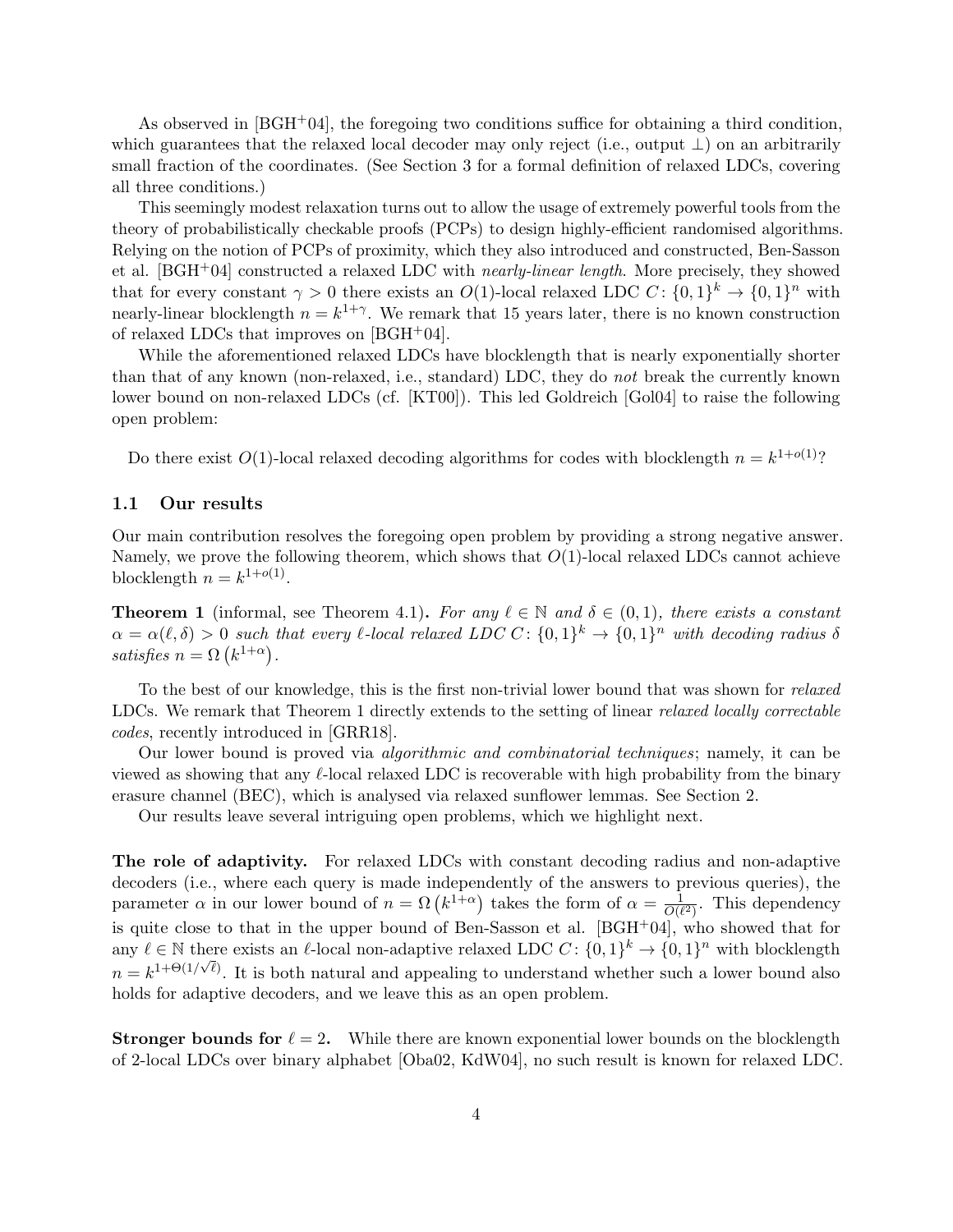We conjecture that exponential lower bounds can be shown for relaxed LDCs as well, and leave this problem to future work.

Larger alphabet size. We remark that our techniques naturally generalise to the setting of codes with a larger (non-binary), yet *constant*, alphabet size. It is not clear, however, whether our lower bound extends to the setting of codes with super-constant alphabet size. We raise this as an open problem.

### 1.2 Related works

There is an extensive literature that is concerned with lower bounds on (non-relaxed) locally decodable codes in various regimes (see, e.g.,  $[KT00, DJK^+02, GKST02, Oba02, KdW04, WdW05, Woo12])$ . as well as for the closely related notion of locally correctable codes (see, e.g., [BDYW11, BDSS11, BGT16, DSW17]), in which the goal is to correct a bit of the codeword rather than a bit of the message. We stress that none of the aforementioned bounds apply for relaxed LDC (see discussion in Section 2.1).

Another related notion is that of *locally testable codes* [GS06], which are, loosely speaking, codes for which there exist a probabilistic algorithm that accepts valid codewords, and rejects inputs that are "far" in Hamming distance from any codeword, while only probing a small fraction of the input. Much stronger upper bounds are known for locally testable codes than for LDCs, and in particular, there exists  $O(1)$ -local LTCs with blocklength  $n = k \cdot \text{polylog}(k)$  [GS06] (see also [Mei09, Vid13]). It is also known that LDCs do not imply locally testable codes and vice versa [KV10].

Locally testable codes can be viewed as a special case of *property testing* (see recent book [Gol17] and references therein), which deals with algorithms that distinguish whether an input belongs to a set  $S$  or is "far" from any input in  $S$ . As is the case with locally testable codes, LDCs and property testing are very distinct notions. In particular, whereas a local decoder is a local computation algorithm that operates under the guarantee that the input is close to a codeword, a property tester is an approximate decision algorithm that distinguishes between exact membership in a set, and being far from the set. Interestingly, despite these fundamental differences, we are still able to rely on techniques from [FLV15] that were used in the context of property testing (see Section 2.4).

#### 1.3 Organisation

The rest of the paper is organised as follows. In Section 2 we provide a high-level overview of our techniques. In Section 3 we cover the necessary preliminaries. Finally, in Section 4 we prove Theorem 1.

# 2 Techniques

In this section, we provide an overview of the proof of the lower bound in Theorem 1. We begin in Section 2.1 by articulating the challenge in proving a lower bound on relaxed LDCs and discuss why current techniques for non-relaxed LDC lower bounds are inherently incompatible with the setting of relaxed LDCs.

In Section 2.2, we present our high-level strategy for obtaining the lower bound, which is centred around using the relaxed local decoder to obtain a "global decoder"; that is, a probabilistic algorithm that decodes the entire message of a perfectly valid codeword. In Section 2.3, we discuss a naive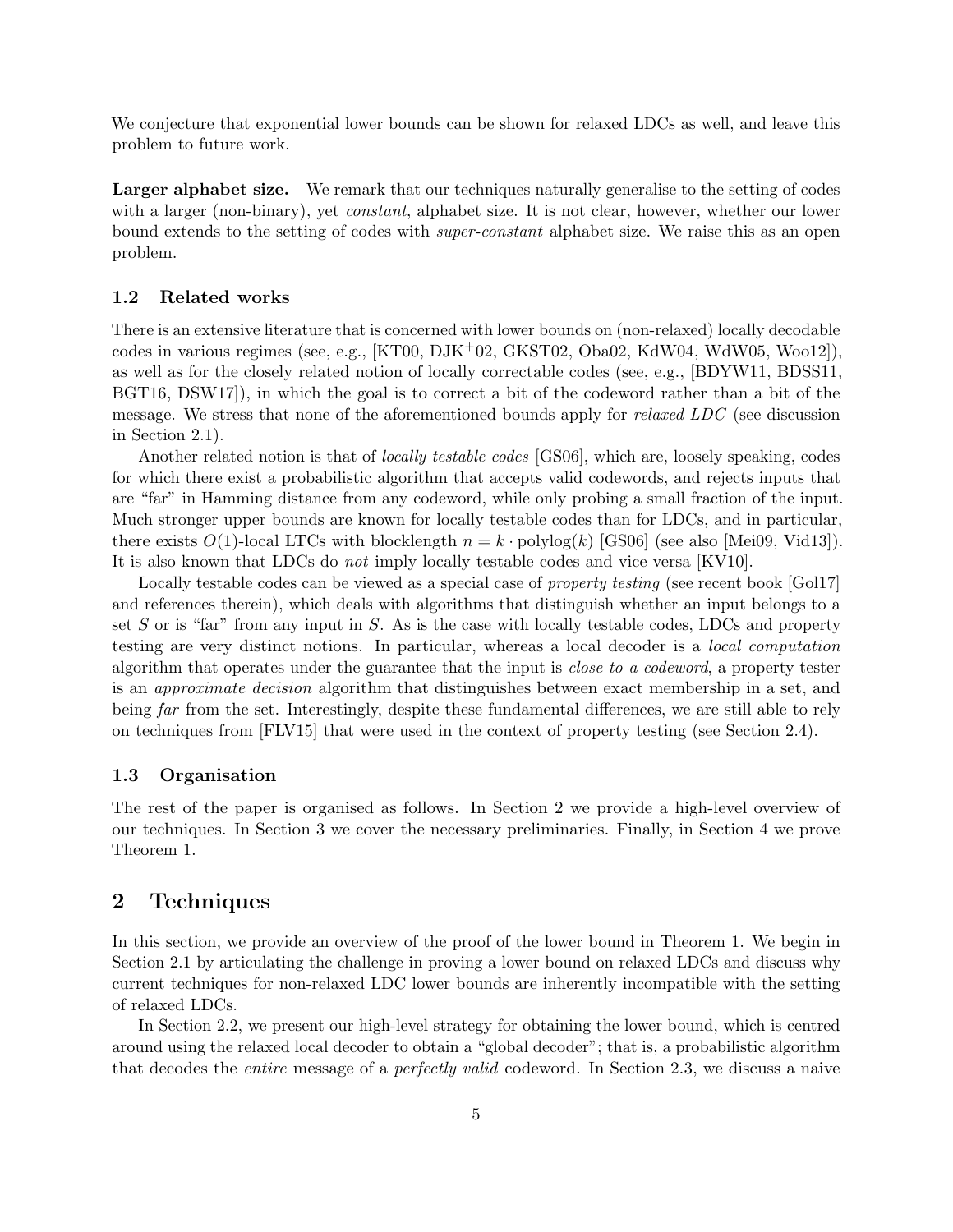attempt towards constructing such a global decoder, and articulate two main technical challenges that arise.

In Section 2.4, we address the first challenge by arguing that the local views of relaxed local decoders can be assumed, without loss of generality, to satisfy a structure that can be thought of as a relaxation of combinatorial sunflowers. In Section 2.5, we address the remaining challenge and present the construction of our global decoder. Finally, in Section 2.6, we discuss the analysis of the global decoder and how it implies the desired lower bound.

#### 2.1 The challenge

As we mentioned in Section 1.2, the coding theory literature has a large body of works that prove lower bounds on non-relaxed LDCs. It is tempting to try and apply the methodology used in these works to our setting of *relaxed* LDCs.

The caveat, however, is that essentially all LDC lower bound techniques in the literature rely on the smoothness property of LDCs (cf. [KT00, Theorem 1]). Loosely speaking, a decoder is said to be smooth if the distribution of queries that it makes is well-spread; that is, no coordinate is being queried with high probability by the decoder. The smoothness of LDCs provides structural insight regarding local decoders, which lie at the heart of these techniques.

In stark contrast, relaxed LDCs are *not* necessarily smooth. In fact, all known constructions of non-trivial relaxed LDCs (i.e., which achieve parameters that are better than known for non-relaxed LDCs) are highly non-smooth, in the following sense: for each message index  $i \in [k]$ , a significant fraction of the queries that the relaxed local decoder makes are concentrated on a small number of coordinates.

This lack of smoothness is inherent to *relaxed* LDCs, as it is known that if a relaxed LDC is smooth, then it implies a non-relaxed LDC with similar parameters [BDG17]. Thus, if it was possible to make state-of-the-art relaxed LDCs smooth, it would have led to a major breakthrough, as this would imply non-relaxed LDCs with polynomial length and  $O(1)$ -queries.

As observed in  $[\text{BGH}^+04]$ , relaxed LDCs can be made to satisfy a weaker condition, known as average smoothness, which states that the decoder makes nearly uniform queries on average, taken over all indices  $i \in [k]$  to be decoded (however, for any particular  $i \in [k]$ , the queries of D given decoding index i may be highly concentrated). Unfortunately, the average smoothness condition is a much weaker requirement than smoothness (e.g., see discussion in  $[*BGH* + 04$ , Section 4.2.1)), and it is highly unclear whether it can be used to imply relaxed LDC lower bounds.

Instead, to show a lower bound on relaxed LDCs we use a new methodology that does not rely on smoothness at all to argue about the structure of the relaxed local decoder. The approach that we take, which we discuss next in Section 2.2, strongly relies on an observation that the structure of the local views that relaxed decoders make can be essentially captured by a relaxation of the notion of sunflowers, to which we refer as daisies and discuss in Section 2.4. We stress that despite some points of similarity, our techniques are fundamentally different than those in [KT00] (see discussion at the end of Section 2.6).

#### 2.2 High-level approach

Recall that our goal is to show that every  $O(1)$ -local relaxed LDC  $C: \{0,1\}^k \to \{0,1\}^n$  with decoding radius  $\delta = O(1)$  satisfies  $n = \Omega(k^{1+\alpha})$ , for some constant  $\alpha > 0$  that depends on the locality parameter and decoding radius.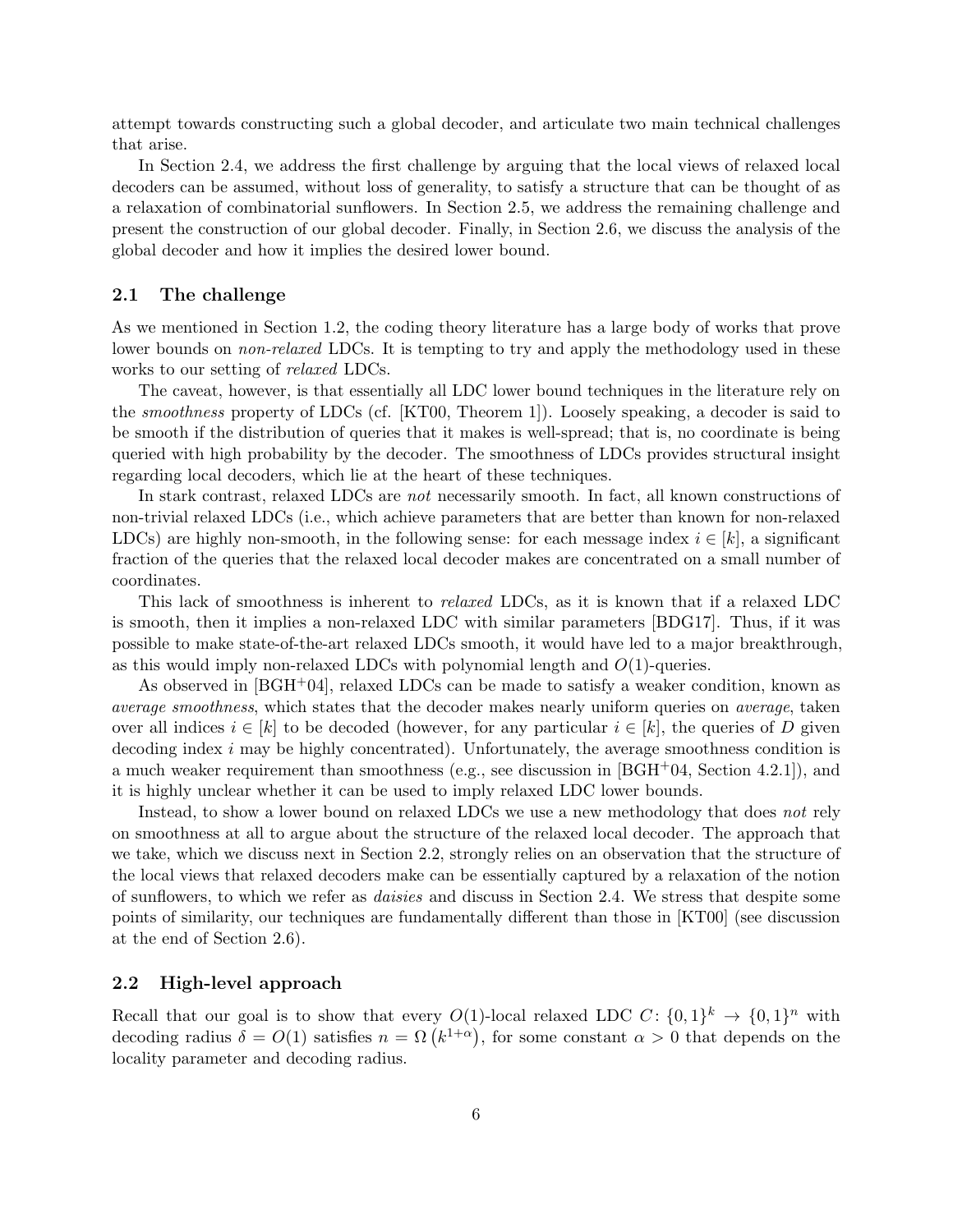Let C be such  $\ell$ -local relaxed LDC for  $\ell = O(1)$ , and let D be its corresponding relaxed local decoder. For clarity of exposition, throughout the techniques section we make the simplifying assumptions that D has the following properties:

- 1. non-adaptive queries: each query is made independently of the answers to previous queries,
- 2. reduced error probability: the decoder errs with probability  $O(1/\ell^2)$ ,
- 3. logarithmic randomness complexity: the decoder uses  $log(n) + O(1)$  bits to generate its queries.

In the actual proof, we obtain these properties by adapting standard transformations to our setting, at the cost of deterioration in part of the parameters;<sup>1</sup> see Section 4.1 for details.

Our strategy for proving Theorem 1 is to rely on the relaxed local decoder  $D$  to construct a sample-based, global decoder  $G$  for the code  $C$ . By sample based, we mean that the decoder  $G$ queries each coordinate independently with a certain probability  $p$ . By global, we mean that  $G$ decodes the *entire* message of a *perfectly valid* codeword. We stress that for our argument, it suffices for the global decoder to only work under the promise that the input codeword is not corrupted.

Our goal is to show that the global decoder  $G$  will successfully decode the entire message, when the sampling parameter is set as  $p = 1/n^{1/2\ell^2}$ ; we discuss this choice of p in Section 2.5. Note that in this case, with high probability G only makes  $O(n^{1-1/2\ell^2})$  queries to the input (and so, if it exceeds the desired query complexity, it can simply reject). However, since it is information theoretically impossible to recover a k-bit message via  $o(k)$  queries, this will imply that  $n = \Omega\left(k^{1+\frac{1}{2\ell^2-1}}\right)$ , which yields the desired lower bound. See Section 4.5 for a precise argument.

We remark that the global decoder can be viewed as showing that any  $\ell$ -local relaxed LDC is recoverable with high probability from the binary erasure channel (BEC) with erasure probability  $1 - 1/n^{1/2\ell^2}$ .

Thus, we are left with the task of showing that the set of queries that G makes with parameter  $p = 1/n^{1/2\ell^2}$  can suffice for simultaneously emulating k invocations of the decoder D with respect to each decoding index  $i \in [k]$ . To this end, we shall first need to make a simple, yet important observation regarding relaxed local decoders, which we discuss next.

### 2.3 First step towards a global decoder

Recall that we assumed the relaxed local decoder  $D$  is a non-adaptive algorithm with logarithmic randomness complexity, which gets query access to a string  $w \in \{0,1\}^n$ . Thus, we can represent D as a collection of distributions  $\{\mu_i\}_{i\in[k]}$  over subsets of  $[n]$  of size  $\ell$ , and functions  $\{f_i: \{0,1\}^{\ell} \to \{0,1,\perp\}\}_{i \in [k]}$  as follows.

For every  $i \in [k]$ , the distribution  $\mu_i$  corresponds to the choice of local view of the relaxed decoder  $D(i)$  (i.e., D on decoding index i). The function  $f_i$  is the predicate according to which  $D(i)$  decides whether to decode 0, 1, or reject (output  $\perp$ ) given a local view  $w|_I$ , where I is drawn from  $\mu_i$ .<sup>2</sup> Note that since we assumed that  $D(i)$  has logarithmic randomness complexity (i.e.,  $log(n) + O(1)$ , in the blocklength  $n$ ), we have that  $\mu_i$  is supported on a linear number of local views (i.e., sets of size at most  $\ell$ ); we use this in Section 2.4, where we apply a combinatorial lemma on the support of  $\mu_i$ .

<sup>&</sup>lt;sup>1</sup>The loss in parameters due to the last two transformations is minor. The adaptive to non-adaptive transformation, on the other hand, increases the (constant) query complexity by an exponential factor.

<sup>&</sup>lt;sup>2</sup>In fact, the decoder may rule according to a predicate that depends on the query set, but we ignore this subtlety in the high-level overview.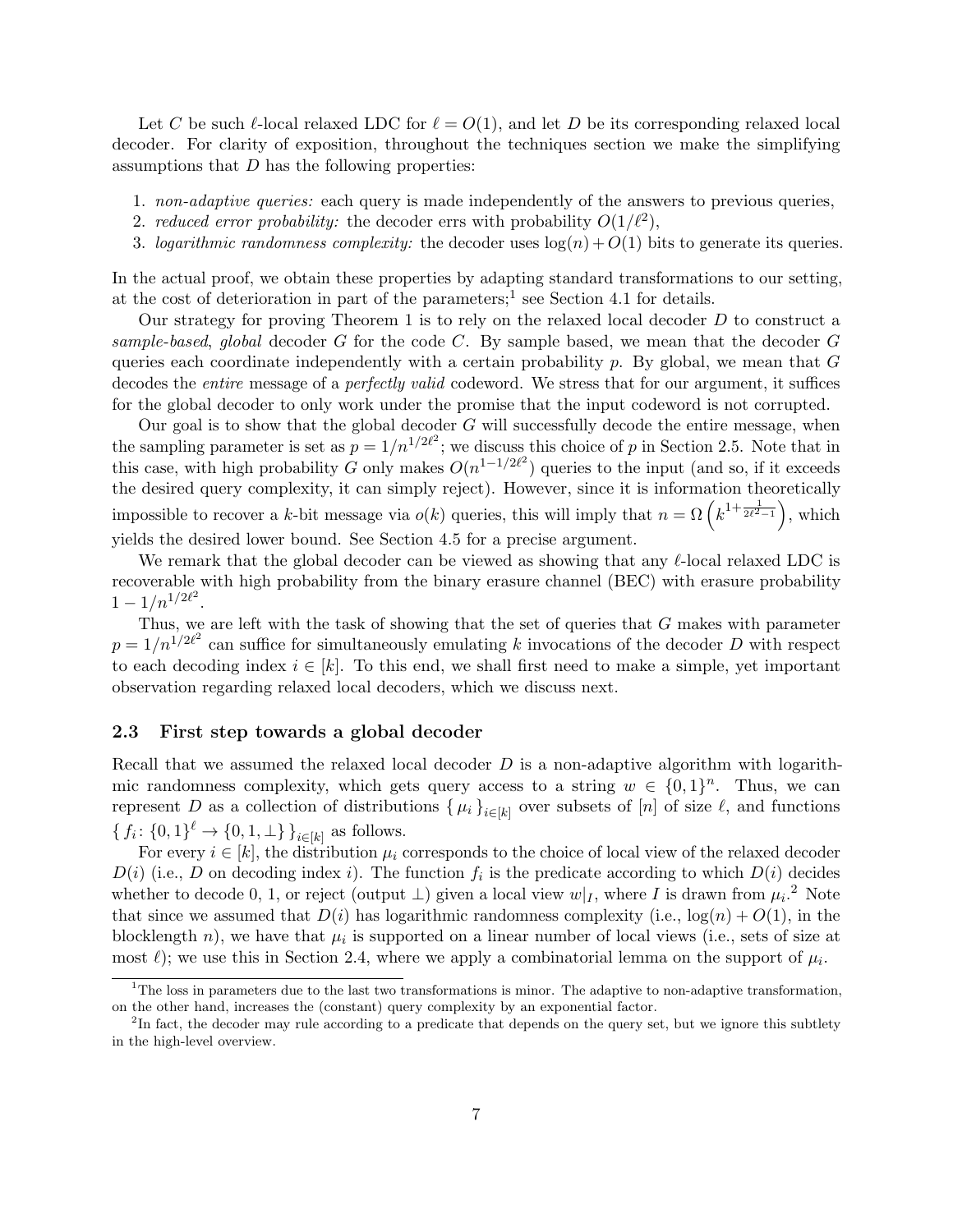Naively, we would have liked our global decoder  $G$ , which queries each location with probability  $p = 1/n^{1/2\ell^2}$ , to emulate an invocation of the relaxed local decoder  $D(i)$  by obtaining a local view of w restricted to  $I \sim \mu_i$ . Indeed, if the distribution  $\mu_i$  is "well spread", the probability of obtaining a local view of  $D(i)$  is high. Suppose, for instance, that all of the local views are pairwise disjoint. In this case, the probability of G obtaining any particular local view is at least  $p^{\ell} = 1/n^{1/2\ell}$ , and since there are  $\Theta(n)$  such local views, we can expect the global decoder to obtain  $\Theta(n^{1-\frac{1}{2\ell}})$  local views.

Unfortunately, if  $\mu_i$  is concentrated on a relatively small number of coordinates (as is the case with all non-trivial relaxed local decoders), it is highly unlikely that the global decoder G will obtain a local view of  $D(i)$ . For example, if  $D(i)$  queries the first coordinate of w with probability 1, then we can obtain a local view of  $D(i)$  with probability at most p, which is negligible.

Even worse, to decode different bits, the relaxed local decoder D may concentrate its queries on different locations; e.g., it could be the case that for every  $i \in [k]$ , the decoder D would query, say, location  $i$  with probability 1. And so, there could be a large number of coordinates that are heavily queried by D.

At this point, the approach may appear hopeless. However, this is exactly where the relaxed decoding condition of relaxed LDCs kicks in. Recall that the relaxed local decoder D does not err (i.e., outputs the wrong value) with high probability, as long as the codeword is not too corrupted. Thus, even if we arbitrarily guess the values of highly queried coordinates that the global decoder G failed to achieve, we could still emulate an invocation of D on a slightly corrupted codeword.

For example, suppose that all of the local views of the relaxed local decoder D contain, say, the first coordinate, but are otherwise disjoint. Then, by the discussion above, with high probability the global decoder G will obtain many partial local views, which only lack the value of the first coordinate. We can then hope to rely on the ability of the relaxed local decoder  $D$  to tolerate errors. and arbitrarily fill in the value of the missing coordinate.

Namely, we could consider both possible values of the first coordinate, and observe the following. For the right "guess" of the value of the first coordinate, all local views will lead D to decode correctly, whereas for the incorrect guess, the *majority* of local views will lead  $D$  to either the correct value or ⊥, preventing a consensus on the wrong value. (See detailed discussion of this approach in Section 2.5.)

However, there are two main challenges that arise when attempting to implement the foregoing strategy in the general case; namely:

- 1. The combinatorial structure of the local views of a relaxed local decoder may be complex and involve many intersections; and
- 2. Unlike in (non-relaxed) LDCs, a relaxed decoder may output a reject symbol  $\perp$  with high probability (possibly with probability 1), even if only one bit of the codeword is corrupted.

We address the first challenge in Section 2.4, in which we make a crucial observation about the combinatorial structure of relaxed local decoders, and address the second challenge in Section 2.5, where we describe our construction of the global decoder and its analysis.

#### 2.4 Relaxed sunflowers

For the next discussion, fix  $i \in [k]$ , and denote by  $\{L_m\}_m$  the set of all local views the relaxed local decoder D might query on explicit input *i*. Recall that  $D(i)$  queries  $L_m$  with probability  $\mu_i(L_m)$ .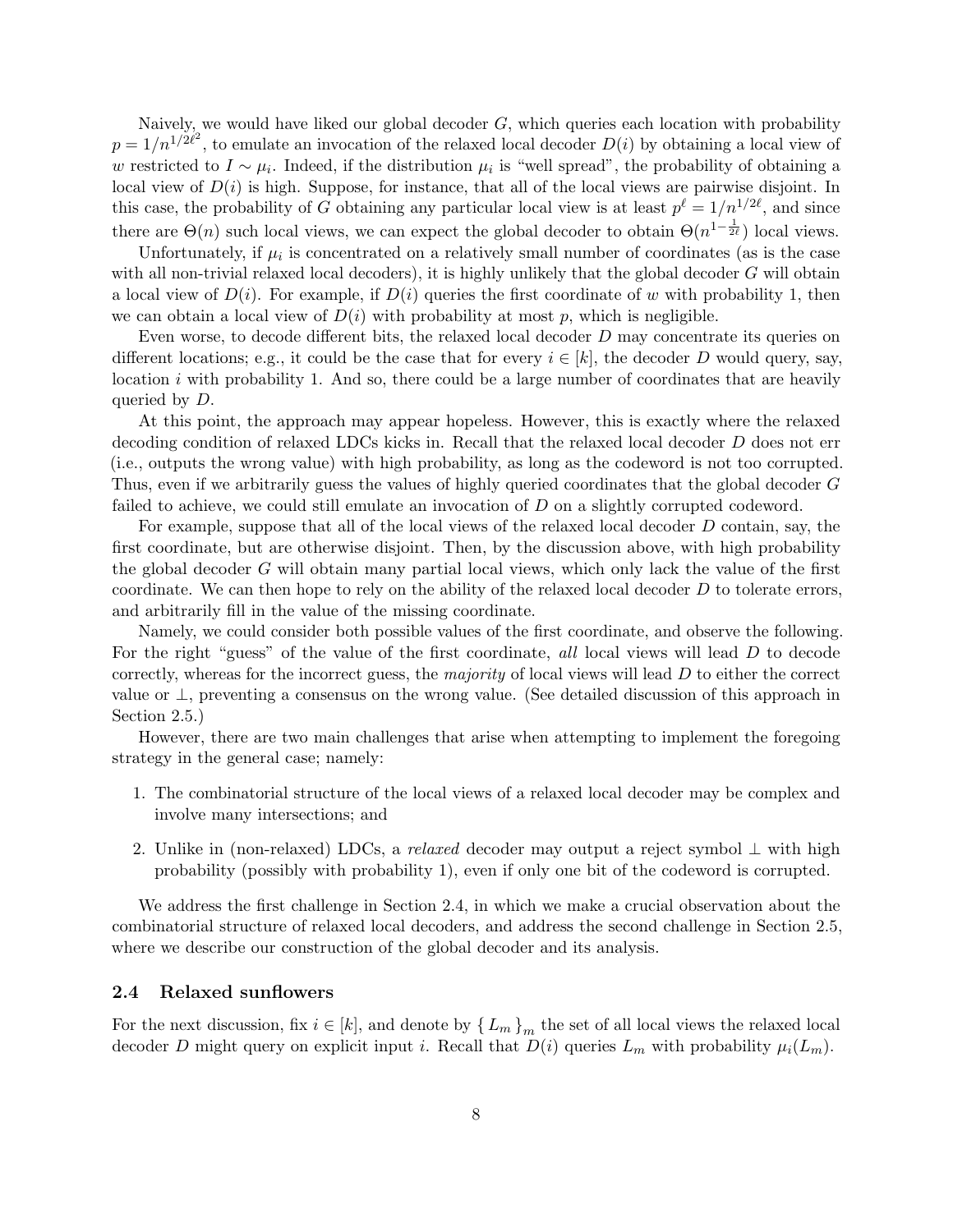

Figure 1: (a) sunflower: all sets  $\{S_m\}_m$  intersect on the kernel K and are otherwise pairwise disjoint; (b) simple daisy (a.k.a., 1-daisy): outside of the kernel K, all sets  $\{S_m\}_m$  are pairwise disjoint; and (c) t-daisy: outside of the kernel K, each point is covered by at most t sets in  $\{S_m\}_m$ . In all figures, the dashed circle represents the kernel K.

In Section 2.3, we observed that if the sets  ${L_m}_{m}$  intersect on a single coordinate, i.e.,  $\cap_m L_m = j$  for some  $j \in [n]$ , and are otherwise pairwise disjoint, then the global decoder G queries many partial sets  $L_m \setminus \{j\}$  with high probability, where not knowing the value at coordinate j still leaves us with an input within the decoding radius.

More generally, since relaxed LDCs can tolerate a large (constant) fraction of errors, the foregoing argument can be extended to combinatorial sunflowers; that is, a collection  $S = \{S_m\}_m$  of subsets of [n] for which there exist a "kernel"  $K \subseteq [n]$  such that: (1)  $\cap_m S_m = K$ , and (2) the "petals"  $\mathcal{P} = \{ S_m \setminus K \}$  are pairwise disjoint (see Fig. 1(a)), where the kernel is small enough such that by changing the values we assign to it we will still remain within the decoding radius.

Of course, there is no guarantee that the local views of a relaxed local decoder will be *sunflowers*. While we could use *sunflower lemmas* to extract sunflowers out of an arbitrary collection of subsets, we stress that the size of such sunflowers is very small (in particular, sub-linear). Hence, we cannot simply restrict our attention to a subset of the local views that is a sunflower, as this would not preserve the soundness of the relaxed local decoder.

Nevertheless, we can use the relaxed decoding condition of D even if our local views satisfy a less rigid structure than that of a sunflower. Specifically, for our argument to go through, we need the local views  $\{S_m\}_{m}$  to only be such that outside of an arbitrarily-structured set K of small density, each point is contained in a small (sublinear) number of petals.

Fortunately, Fischer et al. [FLV15] encountered a similar combinatorial structure in the setting of property testing, which led them to define a couple of generalisations of sunflowers, to which they refer as "pompoms" and "constellations", and prove combinatorial lemmas regarding them. Following [FLV15], we consider a closely related relaxation of sunflowers, which we call *daisies*.

Loosely speaking, a *daisy* is a sunflower in which the kernel is not necessarily the intersection of all petals, but rather a small subset such that every element outside the kernel is contained in a small number of petals.

More precisely, a collection  $S := \{S_m\}_m$  of subsets of [n] is a t-daisy with respect to a kernel  $K \subseteq [n]$  if for every element  $j \in [n] \setminus K$ , there are at most t subsets  $S \in \mathcal{S}$  such that j is contained in the petal  $S \setminus K$ . We will refer to the special case of a 1-daisy, wherein the petals are disjoint, as a *simple daisy*. (See Fig. 1 (b) and (c).)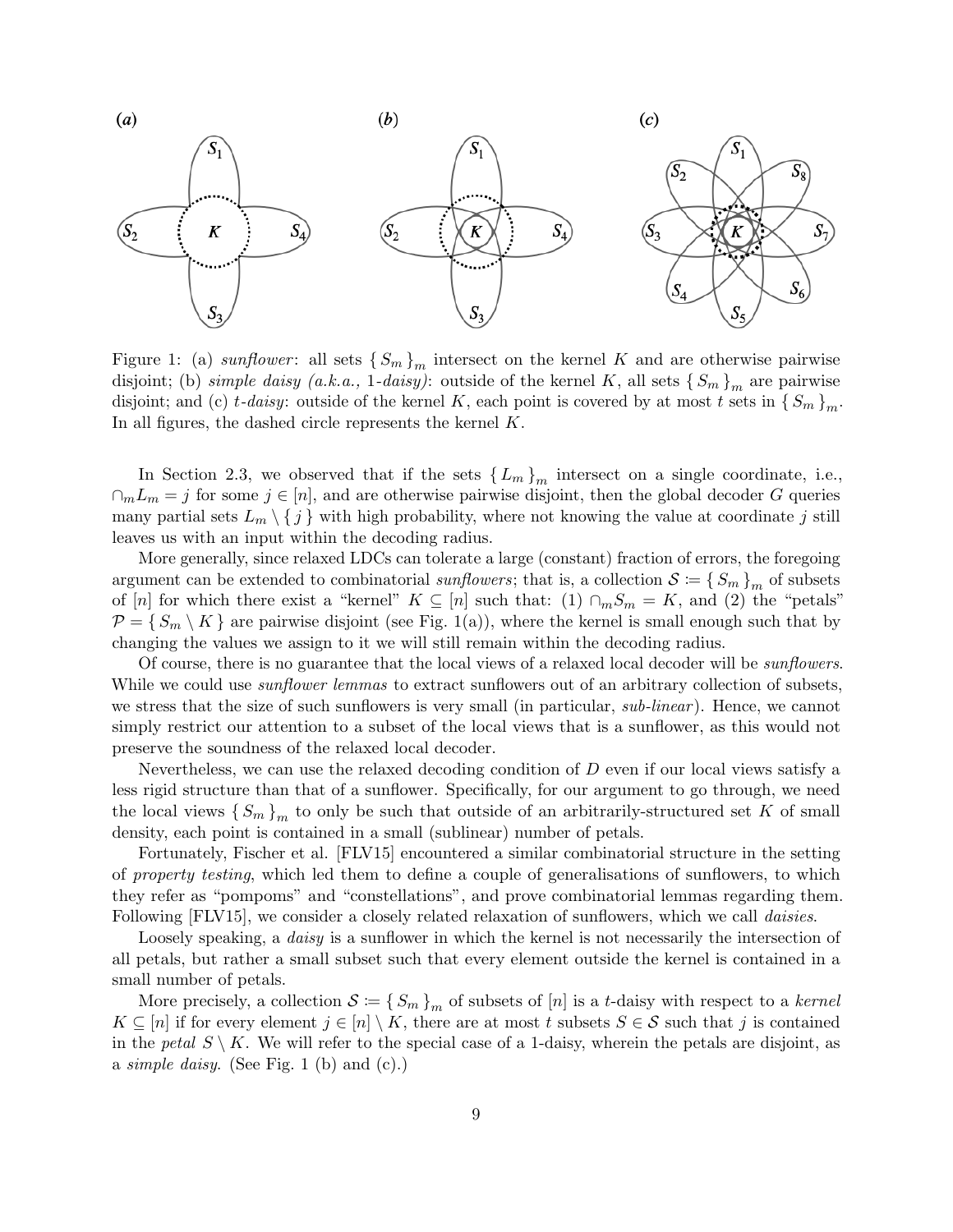Using techniques developed in [FLV15], we show a *daisy lemma* (conceptually resembling a sunflower lemma) that extracts a t-daisy of large (constant) density, with a small kernel (i.e., such that changing its values would keep us within the decoding radius), and where  $t$  is sufficiently small for obtaining petals, with high probability, using the sampling that the global decoder G performs. See Lemma 4.6 for a precise statement. We remark that the daisy lemma applies to any collection of (possibly weighted) subsets, and does not rely on the fact that our collection arises from a relaxed LDC.

In more detail, the daisy lemma extracts a t-daisy from the local views of each  $D(i)$ , which satisfies the following conditions:

- the density of the daisy is at least  $1/\ell$ ;
- the size of the kernel  $K_i$  is roughly  $n^{1-\frac{s}{\ell}}$ , where  $s \in [\ell]$  bounds the maximal size of the petals;
- the number of sets that cover each point outside of the kernel is  $t = O(n^{\frac{s-1}{\ell}})$ .

Next, we shall use the foregoing daisy lemma to construct the global decoder.

### 2.5 The global decoder

We are finally ready to describe our construction of the global decoder G for the code  $C: \{0,1\}^k \to$  $\{0,1\}^n$ , using the relaxed local decoder D.

The global decoder G is given query access to a string  $w \in \{0,1\}^n$ , promised to satisfy  $w = C(x)$ , for  $x \in \{0,1\}^k$ . Its goal is to fully decode x. To this end, G starts by querying each coordinate  $w_j$ , for  $j \in [n]$ , independently with probability  $p = 1/n^{1/2\ell^2}$ , and tries to obtain local views of the relaxed local decoder  $D(i)$  for each location  $i \in [k]$ , while *reusing* the same samples.

Recall that the structure of the local views of D does not guarantee that any local view will be fully queried in the sampling stage of the global decoder  $G$ . However, we can invoke the daisy lemma that we discussed in Section 2.4 to extract from  $\text{supp}(\mu_i)$  a sub-collection of sets, of total density at least  $1/\ell$ , which is a daisy  $\mathcal{S}_i$  with kernel  $K_i$ , for each  $i \in [k]$ . Recall that the soundness error of D is  $1/\ell^2$ , and so the density of the daisy is significantly larger than the soundness error.

Now, intuitively, since the petals of each daisy (i.e., sets  $S \setminus K$  for  $S \in \mathcal{S}_i$ ) are such that each point is contained in a small (sublinear) number of petals, we can expect the global decoder G to fully query a large number of petals of each daisy in  $\{S_i\}_{i\in[k]}$ . (See more on this at the end of Section 2.5.) However, it may happen that none of the kernels  $K_1, \ldots, K_k$  is queried at all (let alone fully queried) by G.

Thus, the main challenge is to recover the value of each  $x_i$  using partial local views of  $D(i)$  that do not include the value of the input  $w = C(x)$  on the kernel  $K_i$ . For this, we shall need to rely on the properties of the relaxed local decoder, and the fact that the size of each  $K_i$  is small enough such that by changing it we remain within the decoding radius of the relaxed LDC C.

The idea is to let the global decoder G consider all possible assignments to the kernel, use each such assignment to complete the queried petals into full local views of the relaxed local decoder D, and rely on the properties of relaxed LDCs to identify a kernel assignment that corresponds to the decoding the correct value.

More precisely, for each  $i \in [k]$ , the global decoder G enumerates over all possible assignments  $\kappa \in \{0,1\}^{|K_i|}$  to the kernel, and for every fully queried petal P of  $\mathcal{S}_i$ , considers the output of  $D(i)$ on each local view  $S \in \mathcal{S}_i$  that consists of w restricted to the petal P, with the value of  $\kappa$  on the kernel  $K_i$ .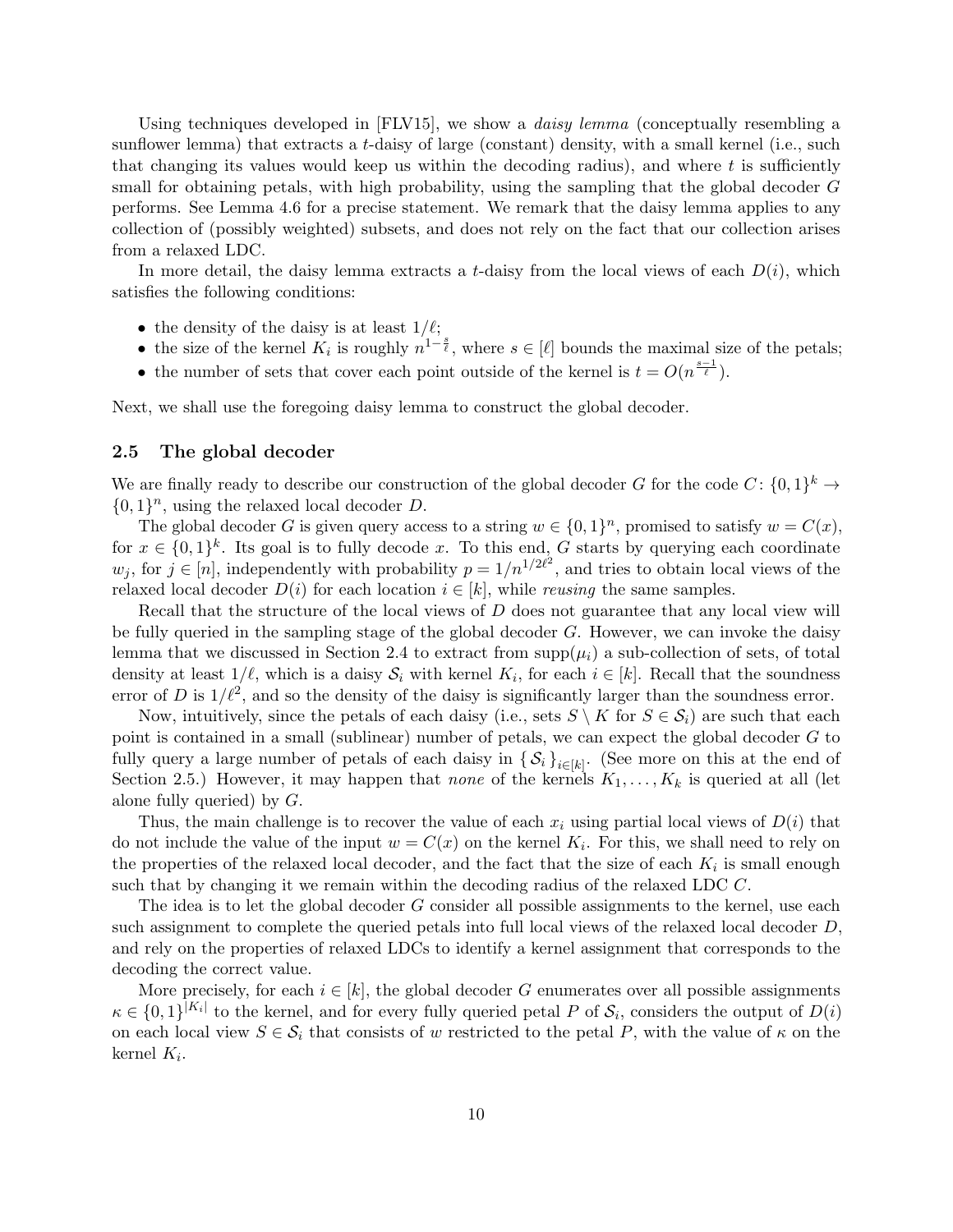

Figure 2: (a) corresponds to a correct "guess" of the kernel assignment, and (b) to a wrong one. Green sets correspond to local views that make the relaxed local decoder output the *correct* value  $x_i$ . Red sets correspond to local views that lead to outputting the *wrong* value  $\neg x_i$ . Blue sets correspond to local views that lead to reject, i.e., output ⊥.

Now, it is crucial to make the observation that by the completeness and relaxed decoding conditions of relaxed LDCs, no kernel assignment will give rise to a majority of petals that leads to decoding the wrong value, whereas there exists a least one kernel assignment that will make all petals lead to decode the correct value. More accurately, since the density of the daisy  $S_i$  is at least  $1/\ell$ , and the soundness error is at most  $1/\ell^2$ , we have that:

- 1. Since w is guaranteed to be a valid codeword  $C(x)$ , then for the correct assignment to the kernel  $K_i$  (i.e.,  $\kappa \in \{0,1\}^{|K_i|}$  such that  $\kappa = w|_{K_i}$ ), it holds that all local views  $S \in \mathcal{S}_i$  would have made the decoder  $D(i)$  output the correct value  $x_i$  (see Fig. 2(a)); and,
- 2. Since changing the value of the kernel  $K_i$  still leaves us within the decoding radius, then for any kernel assignment  $\kappa \in \{0,1\}^{|K_i|}$ , the majority of local views  $S \in \mathcal{S}_i$  would have not made the decoder  $D(i)$  output the wrong value  $\neg x_i$  (see Fig. 2(b)).

The foregoing discussion naturally suggests that G will decode each  $x_i$  as follows: if there exists a kernel assignment that completes all fully-queried petals to local views that are in consensus on a single value b, and no kernel assignment leads to a consensus on  $\neg b$ , then output b. We will show that this indeed happens with  $b = x_i$ .

To see that, note that the first item above guarantees that there exists at least one kernel assignment for each  $K_i$ , which makes all petals lead to decoding the correct value  $x_i$ . The second item guarantees that, with high probability over petals of  $S_i$  that G fully queried, no kernel assignment will lead the majority of completions of fully-queried petals to local views that are consistent with the wrong value  $\neg x_i$ . Thus the global decoder can enumerate over all kernel assignments, and decode according to the kernel assignment that leads to a consensus.

We stress that the global decoder  $G$  cannot just guess an arbitrary value of the kernel (which will still leave us within the decoding radius). This is because it could be the case that for some kernel assignments, the majority of petals will lead to  $\perp$ , and petals that lead to decoding the wrong value  $\neg x_i$  will be actually *more common* than petals that lead to the correct value  $x_i$ . However, the key point is that no majority of petals will lead to decoding the wrong value, whereas there exists a kernel assignment that will lead all petals to decode the correct value.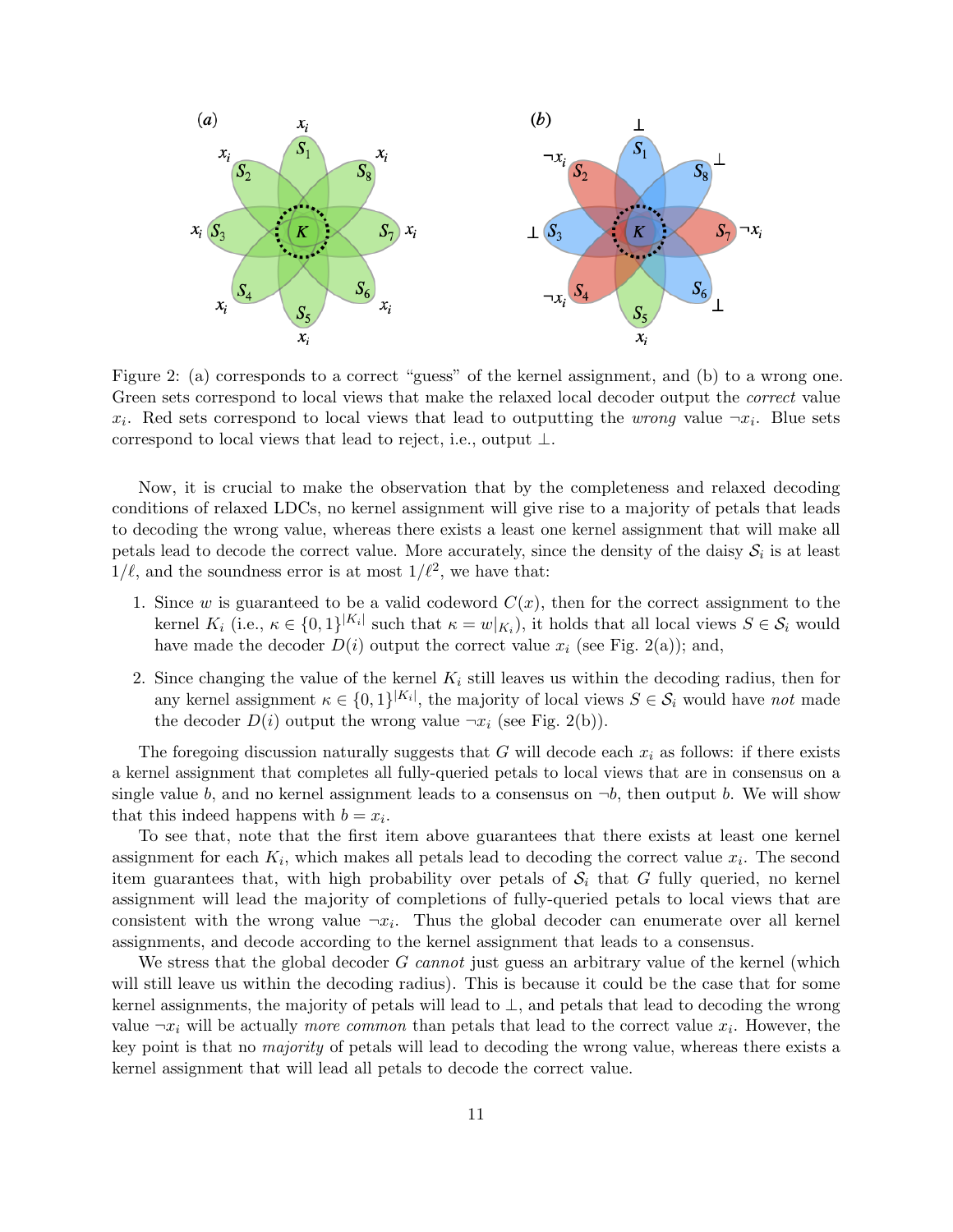### 2.6 Analysis of the global decoder

It remains to argue that with high probability, for every  $i \in [k]$  the global decoder G, described in Section 2.5, will successfully obtain fully-queried petals that will lead it to correctly decode  $x_i$ ; that is, a set of petals such that: (1) no kernel assignment will give rise to a majority of petals that lead to decode the wrong value, and (2) there exists at least one kernel assignment that will make all petals lead to decode the correct value.

Observe that it suffices to show that for every  $i \in [k]$  and kernel assignment  $\kappa \in \{0,1\}^{|K_i|}$ , the global decoder G only needs to obtain a single petal that leads to either outputting the correct value  $x_i$  or the reject symbol  $\perp$ , given the kernel assignment  $\kappa$ ; we shall refer to such petals as "good". To see this, note that G only accepts if all petals it queried are in consensus regarding the decoding value, and so, as long there is at least one petal that corresponds to  $x_i$  or  $\perp$ , the global decoder G will not output the wrong value  $\neg x_i$ . On the other hand, we know that there exists a kernel assignment for which all petals lead to output the correct value  $x_i$  (and neither  $\perp$  nor  $\neg x_i$ ), and so, as long as  $G$  obtains one petal, it will output  $x_i$ .

To show that for every  $i \in [k]$  and kernel assignment  $\kappa \in \{0,1\}^{|K_i|}$ , the global decoder G obtains a good petal as above, we first remove all petals that lead to decoding the wrong value. Recall that the density of the daisy  $S_i$  we obtained from the daisy lemma is at least  $1/\ell$ , and the soundness error of the relaxed local decoder D is at most  $1/\ell^2$ . Thus the total density of the good petals is at least  $1/\ell - 1/\ell^2$ .<sup>3</sup>

Next, we show that the density of the good petals implies that there are many of them. To this end, observe that since the density of the good local views is larger than the soundness error, then the fractional size of the set of all elements covered by the good petals must be larger than the (constant) decoding radius. This is because otherwise, replacing these elements with the values of a codeword that disagrees with  $x_i$  will leave w within the decoding radius, and thus break the soundness condition. Hence, the good petals cover a linear amount of coordinates, and since each petal is of constant size, we have a linear number of good petals.

Since there are many good petals in the daisy  $S_i$ , we can apply a lemma, which we call the simple daisy lemma (see Lemma 4.7), that extracts a simple daisy (i.e., a 1-daisy in which the petals are pairwise disjoint) from the set of all good local views in our t-daisy (where recall that  $t = O(n^{\frac{s-1}{\ell}})$  and s bounds the maximal size of each of the petals). The resulting simple daisy has the same kernel  $K_i$  of size roughly  $n^{1-\frac{s}{\ell}}$ , and number of petals, each of size at most s, that is larger than the size of kernel  $K_i$  by a multiplicative factor of at least  $n^{1/\ell}$ .

The petals of a simple daisy are *disjoint*, and so, observe that the probability of querying all (at most s) elements of any petal during the sampling step is at least  $p^s = 1/n^{s/2\ell^2} \geq 1/n^{1/2\ell}$ . Since our simple daisy contains  $d := \Omega(n^{\frac{1}{\ell}} \cdot n^{1-\frac{s}{\ell}})$  pairwise disjoint petals, the probability that no good petal was queried is bounded by

$$
(1-p^s)^d \le \left(1-\frac{1}{n^{\frac{1}{2\ell}}}\right)^{\Omega(n^{\frac{1}{\ell}}\cdot n^{1-\frac{s}{\ell}})} \le \frac{2^{-\Omega(|K_i|)}}{10k}
$$

.

Thus, for any  $i \in [k]$ , taking a union bound over all kernel assignments  $\kappa \in \{0,1\}^{|K_i|}$ , with probability at least  $1 - 1/(10k)$ , for every kernel assignment we find a least one good petal, which by the discussion above implies that the global decoder  $G$  successfully decodes the correct value  $x_i$ .

<sup>&</sup>lt;sup>3</sup>In fact, it suffices have soundness error, say,  $1/(10\ell)$ . However, reducing the error to  $1/\ell^2$  has negligible cost and it makes calculations slightly cleaner.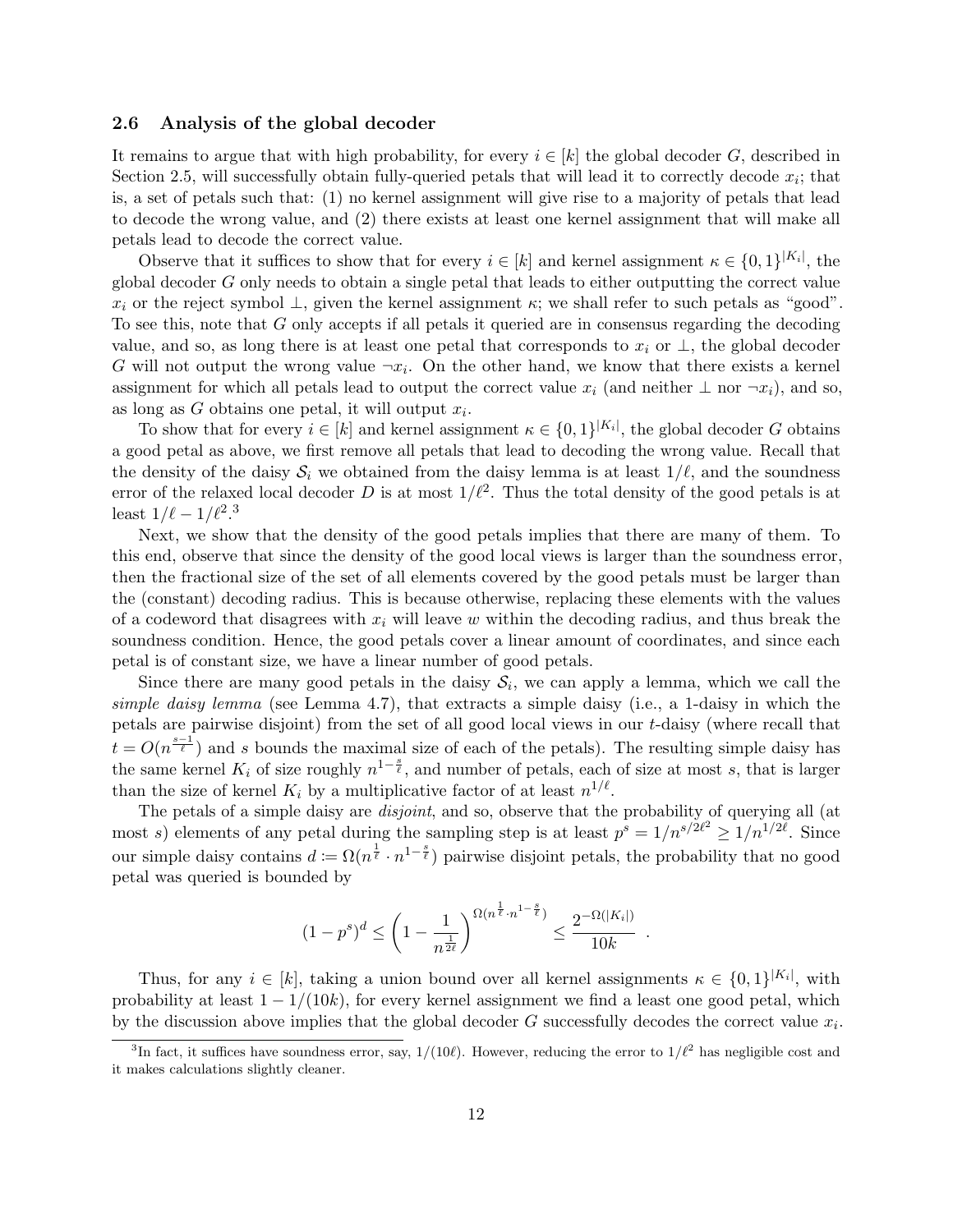Finally, taking another union bound over all decoding indices  $i \in [k]$ , we obtain that the foregoing holds for all  $i \in [k]$  simultaneously with probability at least 9/10.

As discussed in Section 2.2, since it is information theoretically impossible to recover a  $k$ -bit message via  $o(k)$  queries, and since the global decoder G decoders k message bits via  $O(n^{1-1/2\ell^2})$ queries to the input, we deduce that  $n = \Omega\left(k^{1+\frac{1}{2\ell^2-1}}\right)$ , which yields the desired lower bound.

Comparison to the techniques in [KT00]. While on a high level, there are some similarities between our techniques and the ones in [KT00], we wish to highlight that our techniques are fundamentally different.

For starters, as we alluded to before, the approach in [KT00] relies on the equivalence of LDCs and smooth codes, and uses the smoothness in an essential way. Relaxed LDC, on the other hand, can be very far from smooth; in fact, the strongest constructions of relaxed LDC admit  $k$  different query distributions (one per decoding index), where in each such distribution, different points are being queried with probability 1. Thus, relaxed LDCs cannot be lower bounded by identifying a small set of locations (a "kernel") such that the decoder is uniform outside of this set. Indeed, note that for any coordinate  $i \in [k]$ , we choose a *different* daisy.

Moreover, a simple daisy (i.e., where the petals are pairwise disjoint) cannot be large enough to characterise a relaxed decoder, even for a single coordinate. This is the reason why we cannot combine the daisy lemma with the simple-daisy lemma and restrict our attention to the latter. We only use simple daisies for analysing the probability of querying a good petal of a t-daisy, conditioned on fixing a particular kernel assignment; and so, for each kernel assignment to a t-daisy, we extract a different simple daisy. Indeed, our algorithm operates by checking assignments to k different, large t-daisies, for  $t = n^{\beta}$ , and so for each of these t-daisies, the *queries outside of the kernel are also very* far from being smooth.

We believe that our new techniques may be also useful for locally testable codes, and hopefully (albeit within a different framework) the combinatorial tool of daisies could lead to progress on non-relaxed LDCs as well.

# 3 Preliminaries

We begin with standard notation:

- We denote the *absolute distance*, over alphabet  $\Sigma$ , between two strings  $x \in \Sigma^n$  and  $y \in \Sigma^n$  by  $\bar{\Delta}(x,y) \coloneqq |\{x_i \neq y_i : i \in [n]\}|$  and their *relative distance* by  $\Delta(x,y) \coloneqq \frac{\bar{\Delta}(x,y)}{n}$  $\frac{x, y_j}{n}$ . If  $\Delta(x, y) \leq \varepsilon$ , we say that x is  $\varepsilon$ -close to y, and otherwise we say that x is  $\varepsilon$ -far from y. Similarly, we denote the absolute distance of x from a non-empty set  $S \subseteq \Sigma^n$  by  $\bar{\Delta}(x, S) := \min_{y \in S} \bar{\Delta}(x, y)$  and the *relative distance* of x from S by  $\Delta(x, S) \coloneqq \min_{y \in S} \Delta(x, y)$ . If  $\Delta(x, S) \leq \varepsilon$ , we say that x is  $\varepsilon$ -close to S, and otherwise we say that x is  $\varepsilon$ -far from S. We denote the projection of  $x \in \Sigma^n$  on  $I \subseteq [n]$  by  $x|_I$ .
- We denote by  $A^x(y)$  the output of algorithm A given direct access to input y and oracle access to string x. Given two interactive machines A and B, we denote by  $(A^x, B(y))(z)$  the output of A when interacting with B, where A (respectively, B) is given oracle access to x (respectively, direct access to y) and both parties have direct access to z.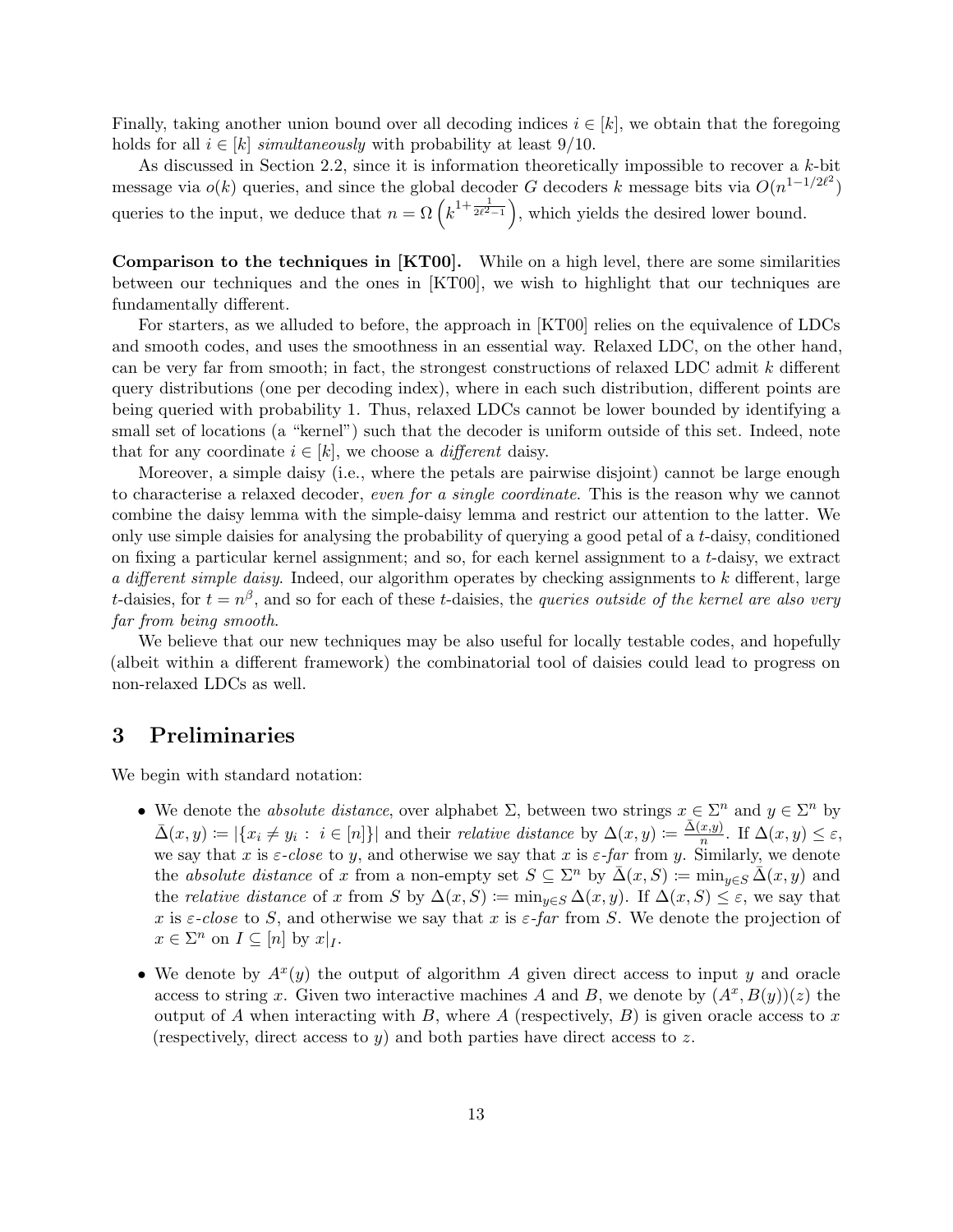• Throughout this work, probabilistic expressions that involve a randomised algorithm A are taken over the inner randomness of A (e.g., when we write  $Pr[A^x(y) = z]$ , the probability is taken over the coin-tosses of A).

### 3.1 Coding theory

Let  $k < n$  be positive integers and let  $\Gamma, \Sigma$  be alphabets. A code  $C: \Gamma^k \to \Sigma^n$  is an *injective* mapping from messages of length k (over the alphabet  $\Gamma$ ) to codewords of length n (over the alphabet  $\Sigma$ ). Typically it will be the case that  $\Gamma = \Sigma$ , in which case we simply say that the code is over the alphabet  $\Sigma$ . We denote by *n* the blocklength of the code (which we think of as a function of k) and by  $k/n$  the rate of the code. The *relative distance* of the code is the minimum, over all distinct messages  $x, y \in \Gamma^k$ , of  $\Delta(C(x), C(y))$ . We shall sometimes slightly abuse notation and use C to denote the set of all of its codewords  $\{C(x)\}_{x\in\Gamma^k} \subset \Sigma^n$ .

#### 3.2 Locally decodable codes

First, we define the notion of (non-relaxed) locally decodable codes.

**Definition 3.1** (Locally Decodable Codes (LDCs)). Let  $C \subseteq \Sigma^n$  be a code with relative distance δ<sub>C</sub>. We say that C is a locally decodable code if there exists a constant decoding radius  $\delta < \delta_C/2$ and a polynomial time algorithm D that gets oracle access to a string  $w \in \Sigma^n$  and explicit input  $i \in [k]$ , such that

- 1. (Perfect) Completeness: For any  $i \in [k]$  and  $w = C(x)$ , where  $x \in \Sigma^k$ , it holds that  $D^w(i) = x_i$ .
- 2. Decoding: For any  $i \in [k]$  and any  $w \in \Sigma^n$  that is  $\delta$ -close to a (unique) codeword  $C(x)$ ,

$$
\Pr[D^w(i) = x_i] \ge 2/3.
$$

The query complexity of D is the maximal number of queries that D makes for any input i and w. Note that the constant 2/3 can be amplified as usual by repeating the process multiple times and outputting the majority symbol.

Relaxed locally decodable codes [BGH+04] are defined as follows.

**Definition 3.2** (RLDC). A code  $C: \Sigma^k \to \Sigma^n$  is an  $\ell$ -local relaxed LDC (RLDC) eith success rate  $\rho$ if there exists a constant  $\delta \in (0, \delta_C/2)$  and a randomised algorithm D, known as a relaxed decoder, that on explicit input  $i \in [k]$  makes  $\ell$  queries to an oracle w and satisfies the following conditions.

- 1. (Perfect) Completeness: For any  $i \in [k]$  and  $w = C(x)$ , where  $x \in \Sigma^k$ , it holds that  $D^w(i) = x_i$ .
- 2. Relaxed Decoding: For any  $i \in [k]$  and any  $w \in \Sigma^n$  that is  $\delta$ -close to a (unique) codeword  $C(x),$

$$
\Pr[D^w(i) \in \{x_i, \perp\}] \ge 2/3.
$$

3. Success Rate: There exists a constant  $\rho > 0$  such that for any  $w \in \{0,1\}^n$  that is  $\delta$ -close to a codeword  $C(x)$ , there exists a set  $I_w \subseteq [k]$  of size at least  $\rho k$  such that for every  $i \in I_w$ ,

$$
Pr[D^w(i) = x_i] \ge 2/3.
$$

The randomness complexity of a relaxed decoder is the maximal number of random coin tosses it requires to select its local view (i.e., the set of queries it makes), where the maximum is taken over the index  $i \in [k]$  with respect to which it is invoked.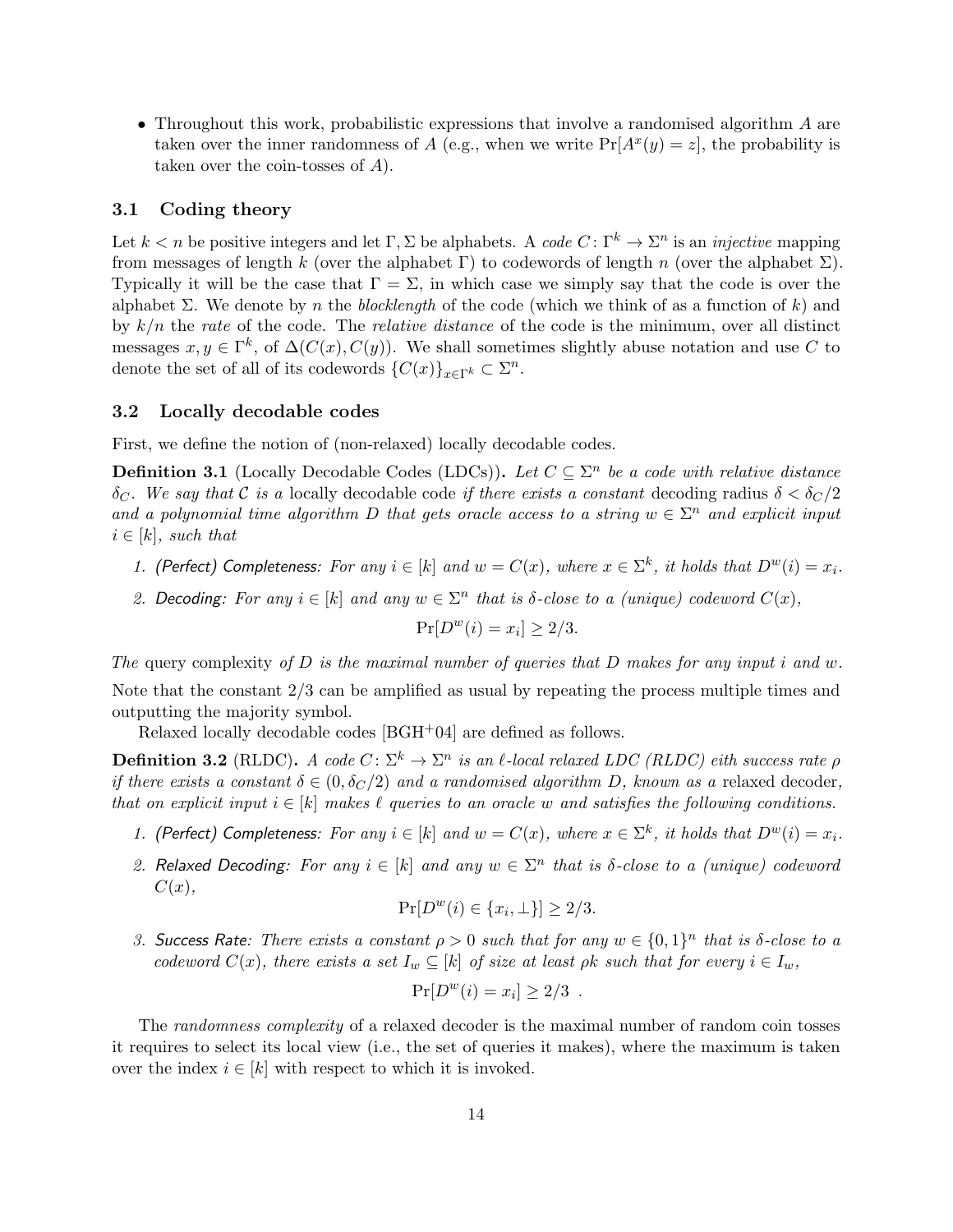# 4 Proof of Theorem 1

We begin by restating Theorem 1 more accurately.

**Theorem 4.1.** For any  $\ell \in \mathbb{N}$  and  $\delta \in (0, 1)$ , there exists a constant  $\alpha = \alpha(\ell, \delta) > 0$  such that every  $\ell$ -local relaxed LDC C:  $\{0,1\}^k \rightarrow \{0,1\}^n$  with decoding radius  $\delta$  satisfies

$$
n = \Omega\left(k^{1+\frac{1}{2^{2\ell}\cdot \log(\ell)^2 - 1}}\right) \ .
$$

Let  $C: \{0,1\}^k \to \{0,1\}^n$  be an  $\ell$ -local relaxed LDC with decoding radius  $\delta = \Omega(1)$  and  $\ell = O(1)$ ; denote its decoder by D. We prove that the blocklength of C is as in the conclusion of Theorem 4.1. To this end, we begin in Section 4.1 by preprocessing the relaxed local decoder D and endowing it with properties that make it amenable to our techniques. Then, in Section 4.2 we present two combinatorial lemmas that will play a key role in our analysis, allowing us to structurally argue about relaxed decoders via subsets of their local views.

Next, in Section 4.3 we implement the strategy presented in Section 2, by using the relaxed local decoder to obtain a construction of a global decoder G that receives a valid codeword and decodes its entire message using query complexity that is sublinear in the blocklength  $n$ . We analyse the global decoder in Section 4.4, and finally, in Section 4.5 we derive the lower bound in Theorem 1 from the analysis of the global decoder.

#### 4.1 Preprocessing

Our argument begins by endowing the decoder D with three properties that will facilitate the analysis of our lower bound, namely: (1) non-adaptive queries, (2) reduced error probability, and (3) logarithmic randomness complexity.

All three steps of the preprocessing step follow from straightforward adaptation of standard techniques to the setting of relaxed LDCs. We defer their proofs to Appendix A. We begin by transforming the decoder  $D$  into a non-adaptive algorithm via a standard transformation. We note that this transformation increases the query complexity, while preserving or improving the rest of the parameters of D. This will later allow us to represent the behaviour of a relaxed decoder by the distribution over its local views.

**Claim 4.2** (Non-adaptive queries). If there exists an *(adaptive)*  $\ell$ -local relaxed decoder for a code  $C: \{0,1\}^k \to \{0,1\}^n$ , then C also has a non-adaptive  $2^{\ell}$ -local relaxed decoder with the same decoding radius.

See Appendix A.2 for the proof of Claim 4.2. Denote by  $D_1$  the non-adaptive relaxed decoder obtained by applying Claim 4.2 to the (adaptive) relaxed decoder D.

Next, we amplify the soundness of the decoder  $D_1$ , as later we shall need to invoke it multiple times and tolerate a union bound over all invocations. To this end, we use the following simple claim.

Claim 4.3 (Amplification). If there exists a non-adaptive  $\ell$ -local relaxed decoder for the code C, which errs with probability at most  $1/3$ , then C also has an amplified non-adaptive  $O(\ell \cdot \log(1/\varepsilon))$ local relaxed decoder that errs with probability at most  $\epsilon$ ; furthermore, the amplified relaxed decoder preserves the perfect completeness condition.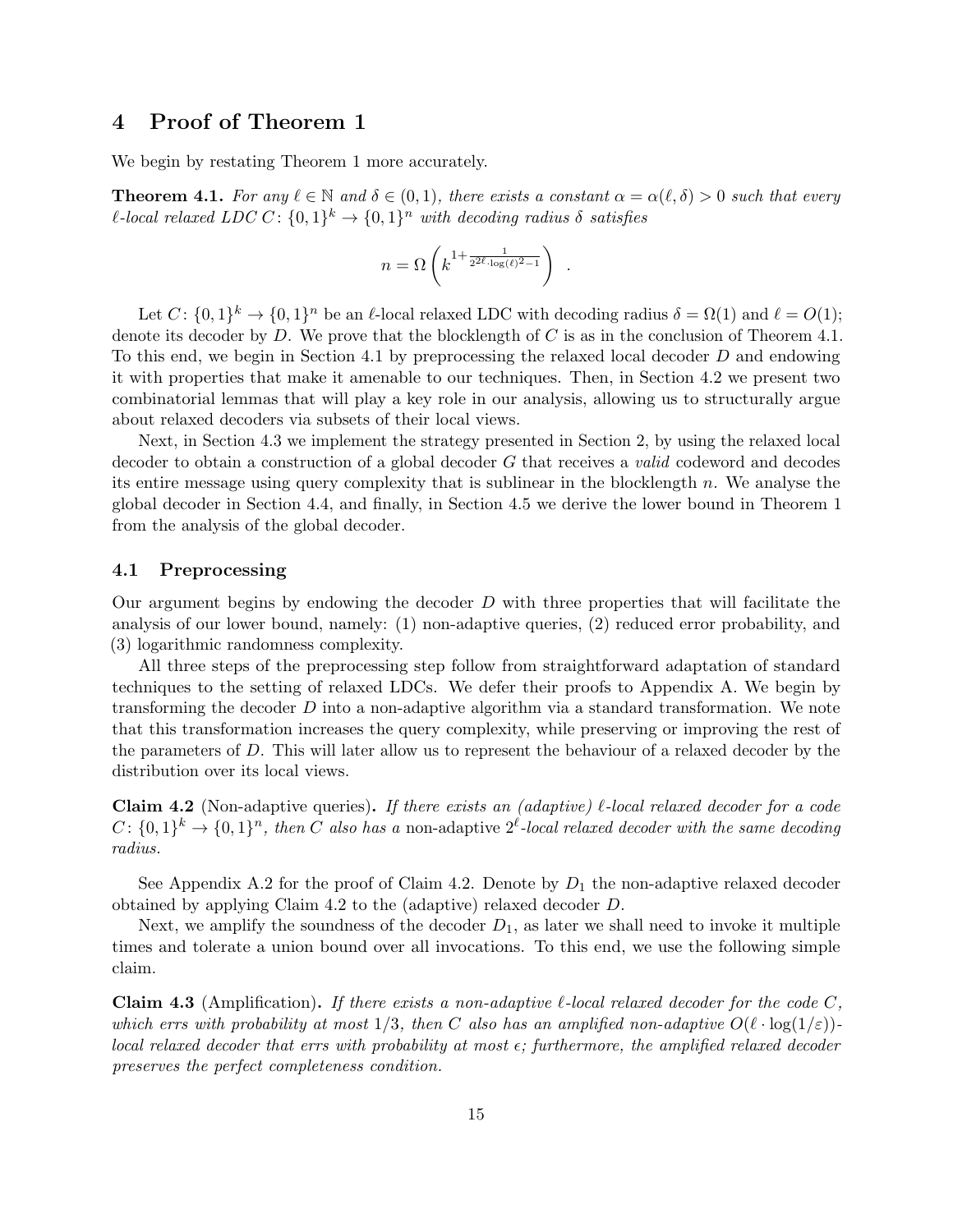See Appendix A.3 for the proof of Claim 4.3. We remark that while the foregoing proof is trivial, there is a subtlety that is unique to the setting of relaxed LDC. Namely, The transformation in Claim 4.3 hampers the success rate condition of a relaxed  $LDC<sub>1</sub><sup>4</sup>$  however, we stress that our argument does not rely on the aforementioned condition. Denote by  $D_2$  the amplified relaxed decoder obtained by applying Claim 4.3 to the relaxed decoder  $D_1$  with respect to soundness error  $\varepsilon = 1/\ell^2$ .

Finally, we generalise a lemma due to Goldreich and Sheffet [GS10], which reduces the randomness complexity of query algorithms, to the setting of relaxed LDCs. This will later allow us to invoke a relaxed sunflower lemma (see Section 4.2).

**Claim 4.4** (Randomness reduction). If there exists a non-adaptive,  $\ell$ -local relaxed decoder, where  $\ell = O(1)$ , for a binary code C with constant error probability  $\varepsilon$ , then C also has an  $O(\ell)$ -local relaxed local decoder with the same parameters, except with randomness complexity at most  $log(n) + O(1)$ .

See Appendix A.4 for the proof of Claim 4.4. Denote by  $D'$  the relaxed decoder obtained by applying the randomness reduction in Claim 4.4 to the relaxed decoder  $D_2$ .

We conclude this subsection by observing that  $D'$  is a non-adaptive  $\ell'$ -local relaxed decoder with soundness error  $\varepsilon'$  and randomness complexity r', where  $\ell' = O(2^{\ell} \cdot \log(\ell)) = O(1)$ ,  $\varepsilon' = 1/\ell'^2$ , and  $r' = \log(n) + O(1).$ 

# 4.2 Relaxed sunflower lemmas

As discussed in the technical overview, we shall view the non-adaptive  $\ell'$ -local relaxed decoder  $D'$ obtained in Section 4.1 as a set of distributions  $\{\mu_i\}_{i\in[k]}$ , where each  $\mu_i$  is the distribution over subsets of  $[n]$  of size  $\ell'$ , which correspond to the local views of the relaxed decoder D' on decoding index  $i \in [k]$ .

To argue about the probability of obtaining local views of a (non-adaptive) relaxed local decoder, we shall consider a structured subset of the local views, which satisfies a relaxed form of a combinatorial sunflower, to which we refer to as a daisy. Loosely speaking, a t-daisy is a sunflower in which the kernel is not the intersection of all petals, but rather a subset such that every element outside the kernel is contained in at most  $t$  petals. A formal definition follows.

**Definition 4.5** (daisy). Suppose U is a universe set and S is a collection of subsets of U. The collection S is an t-daisy with a kernel  $K \subseteq U$ , if for every  $u \in U \setminus K$  there are at most t subsets  $S \in \mathcal{S}$  such that u is contained in the petal  $S \setminus K$ .

We will refer to the special case of a 1-daisy, wherein the petals are disjoint, as a *simple daisy*.

We remark that the notion of a daisy is a generalisation of a sunflower, which provides a unified view of the notions of "pompoms" and "constellations", defined in [FLV15], without insisting on petals of equal size.

In the following it will be convenient to define the *degree* of an element  $u \in U$  in a collection  $S \subseteq 2^U$  by  $\deg_{\mathcal{S}}(u) = |\{S \in \mathcal{S} : u \in S\}|$ . Using this notation, a t-daisy S satisfies that every point u outside its kernel has  $\deg_{\mathcal{S}}(u) \leq t$ .

The main parameters of a t-daisy  $S \subseteq 2^U$  are: (1) the kernel size |K|, (2) the number of sets  $|S|$ , and (3) the *degree bound t*. As with sunflowers, we are typically interested in finding a large

<sup>&</sup>lt;sup>4</sup>This is because the relaxed decoder can output  $\perp$  in the majority of invocations and, say, output the wrong and correct values with equal (but small) probability.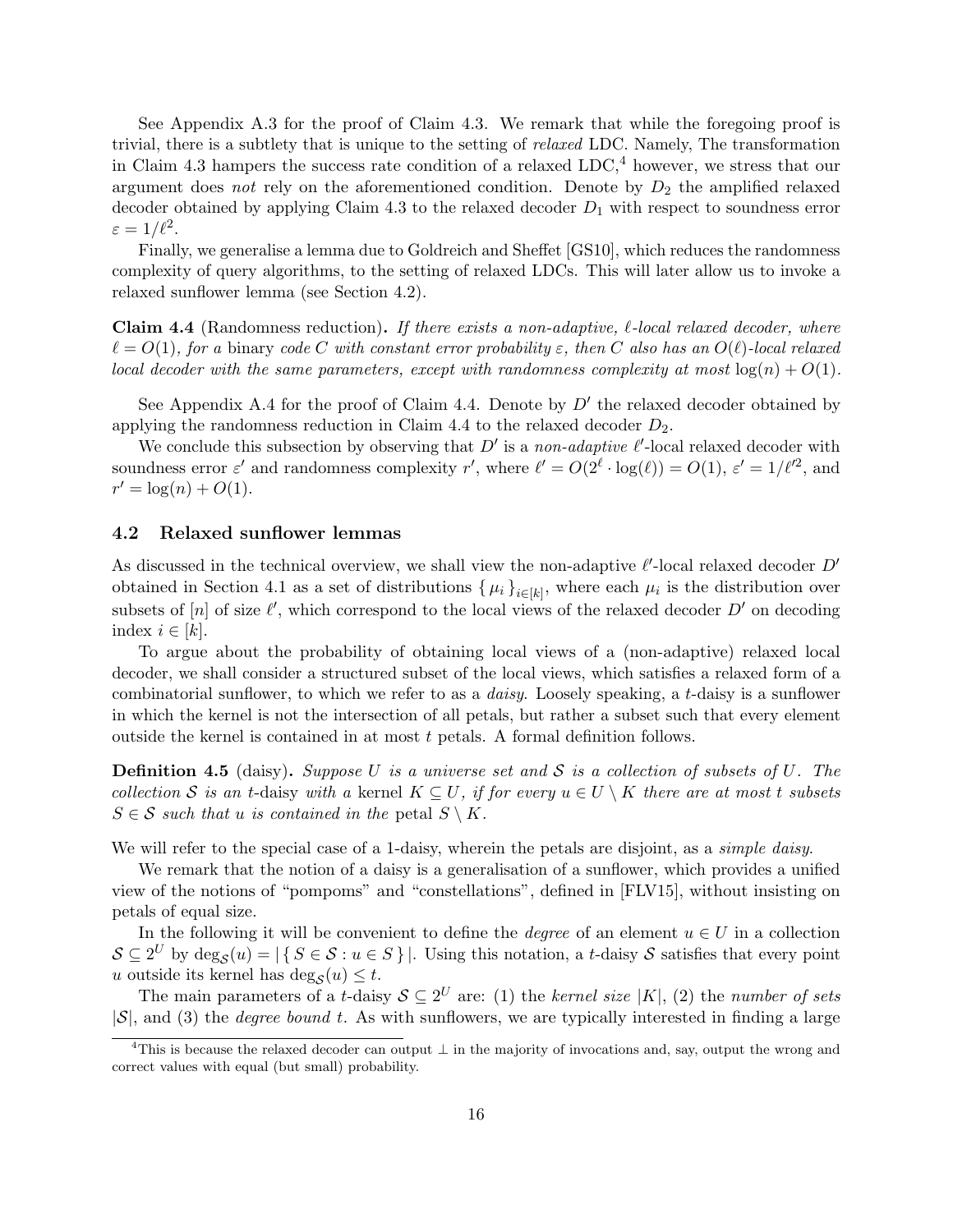daisy in a collection of subsets. More generally, since in our setting the collection of subsets will correspond to local views of a relaxed decoder, which are chosen according to some distribution, we wish to find a "heavy" daisy in a collection of *weighted* subsets.

We will need two lemmas: (1) a lemma that takes a weighted collection of subsets and extracts a t-daisy, for t that is sublinear in n, which consists of heavy sets; and  $(2)$  a lemma that takes a t-daisy and extracts a simple daisy (i.e., 1-daisy), such that the union of its petals covers a large fraction of the domain.

Note that the former lemma yields a guarantee regarding the weight of the sets in a daisy, which corresponds to structure representing a relaxed local decoder according to its distribution of local views, whereas the latter lemma is a purely combinatorial lemma that "flattens out" the weights and gives a guarantee regarding the number of coordinates that are covered by a simple daisy that is derived from a t-daisy.

In the rest of this subsection, we will follow the approach in [FLV15] to derive the aforementioned lemmas, which will be instrumental to our approach.

Extracting a heavy daisy from a weighted collection of subsets. The following lemma shows that a sufficiently large collection of subsets, weighted according to a distribution, contains a daisy with a small kernel and heavy petals.

**Lemma 4.6** (daisy lemma). Let T be a collection of cn subsets of |n| of size  $\ell$  each. Let  $\mu$  be a distribution over  $\mathcal{T}$ . Then, for some  $s \in [\ell],$  and  $m = \max\{1, s - 1\}$ , there exists a cn<sup>m/ $\ell$ </sup>-daisy  $\mathcal{S} \subseteq \mathcal{T}$  with a kernel of size at most  $\ell \cdot n^{1-s/\ell}$  and petals of size at most s, such that  $\mu(\mathcal{S}) \geq 1/\ell$ .

We defer the proof of Lemma 4.6 to Appendix A.1. Note that in Lemma 4.6, the parameter c is not necessarily a constant. However, when we actually invoke Lemma 4.6 it would be with respect to an absolute constant c.

Extracting a simple daisy from a t-daisy. The second lemma that we shall need shows that every t-daisy that covers a large part of the universe set contains a simple daisy (i.e., 1-daisy) of significant size.

**Lemma 4.7** (simple daisy lemma). Let S be a t-daisy with kernel K and petals of size at most s, such that  $|\bigcup_{T\in\mathcal{S}}T|=c'n$ . Then, there exists a simple daisy  $\mathcal{S}_0\subseteq\mathcal{S}$  whose kernel is K, such that  $|\mathcal{S}_0| \ge c'n - |K|$  if  $s = 1$ , and otherwise  $|\mathcal{S}_0| \ge \frac{c'n - |K|}{ts^2}$ .

*Proof.* Initiate  $S_0$  to be the empty set. Our strategy will be to iteratively add *pairwise disjoint* sets to  $S_0$  until it satisfies the requirements of the lemma. All the sets we shall add to  $S_0$  are elements in the t-daisy S, and therefore  $S_0 \subseteq S$ , which in turn implies that, for every  $T \in S_0$ , it holds that  $|T \setminus K| \leq t$ . In the following, denote the subset of the domain that S covers by  $M = \bigcup_{T \in \mathcal{S}} T$ .

We first deal with the simple case where  $s = 1$ ; that is, all petals  $\{T \setminus K : T \in \mathcal{S}\}\$  of the daisy  $\mathcal S$  contain just a single element. The idea is that here, for any point outside the kernel we can choose a single set that contains the point, obtaining a simple daisy.

In more detail, by definition of M, for every element  $j \in M \setminus K$ , which lies outside the kernel, there exists at least one petal of S that covers it, i.e., there exists  $T \in S$  such that  $T \setminus K = \{j\};$ choose such a set and add it to  $S_0$ . By our construction of  $S_0$ , for every distinct sets  $T_1$  and  $T_2$  in the daisy  $S_0$ , it holds that the petals  $T_1 \setminus K$  and  $T_2 \setminus K$  are disjoint. Now, Since for every point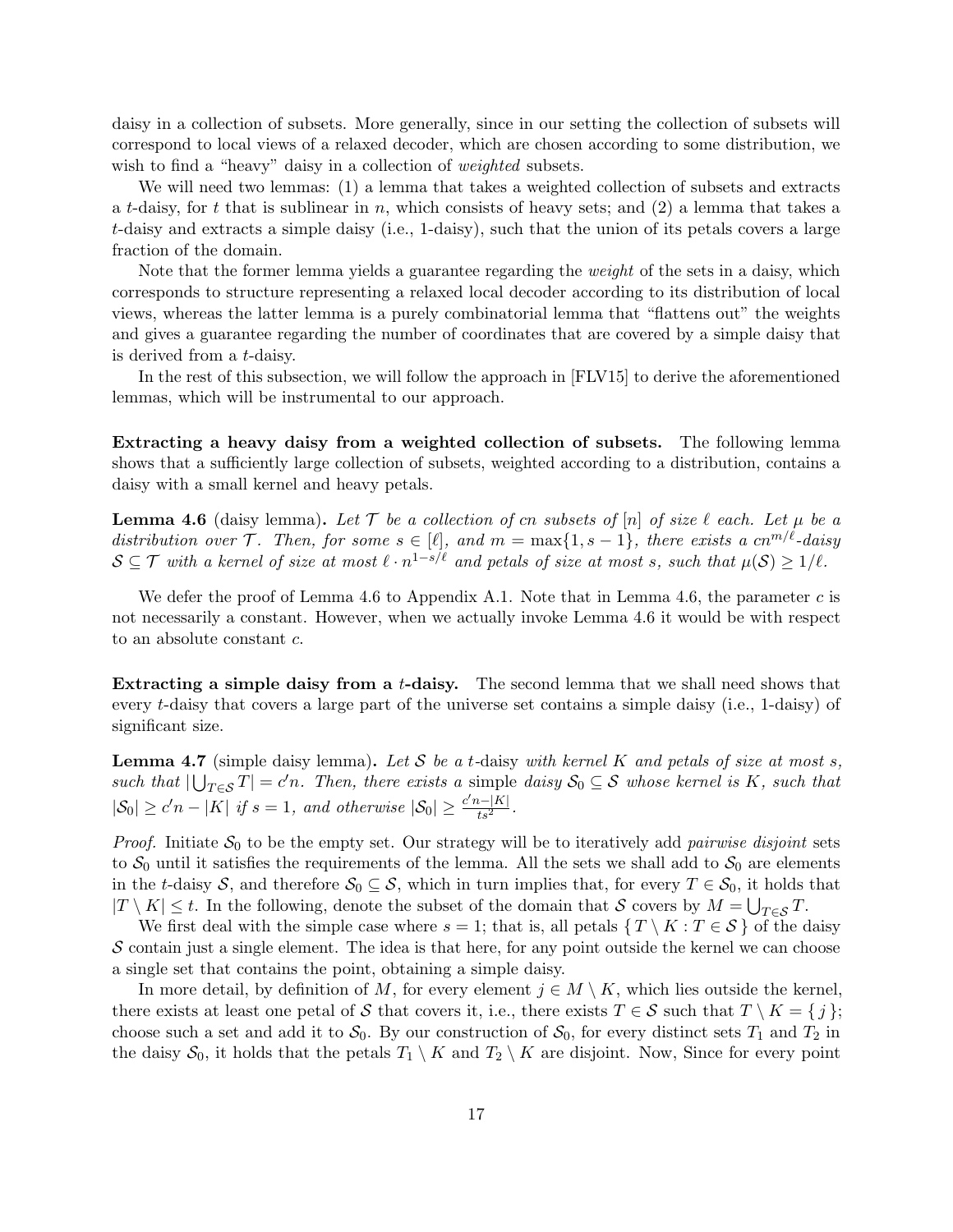outside the kernel  $j \in M \setminus K$ , there exists at least one  $T \in S_0$ , such that  $T \setminus K = \{j\}$ , we have that  $|\mathcal{S}_0| \ge c_2 n - |K|$ , as required.

We now proceed to the other case, where  $1 < s \leq \ell$ . The idea here is that, as before, for any point outside the kernel we choose a single set that contains the point, only now, we remove all sets that intersect outside the kernel with the set that we chose, and proceed this way iteratively. Details follow.

For every  $j \in M \setminus K$ , there exists at least one  $T \in S$  such that  $j \in T \setminus K$ ; choose such a set and add it to  $\mathcal{S}_0$ . In addition, remove T from S and also every set  $T^*$  in S such that  $T \setminus K$  and  $T^* \setminus K$ are not disjoint. We then reset  $M$  to be the union of the sets in  $S$  after the sets were removed from it, and repeat the foregoing process until  $M \setminus K$  is empty.

In order to lower bound the size of  $S_0$ , we shall upper bound the loss in the cardinality of M that happens in each iteration of removing sets from  $S$ . Note that the the size of the union of all sets that are removed from  $M$  in a single iteration is at most their number times their size, which is bounded by  $ts^2$ . This is the maximum loss in the cardinality of M, since we are over-counting by assuming that every element of a set T that is added to  $S_0$  is contained in another removed set, and hence we can ignore the set T during the computation. Consequently, we have that  $|\mathcal{S}_0| \ge \frac{c'n-|K|}{ts^2}$ .  $\Box$ 

# 4.3 Construction of a global decoder

Recall that in Section 4.1 we obtained a *non-adaptive*  $\ell'$ *-local relaxed decoder D'* for the code C with soundness error  $\varepsilon'$  and randomness complexity  $r'$ , where

$$
\ell' = O(2^{\ell} \cdot \log(\ell))
$$
,  $\varepsilon' = 1/\ell'^2$ ,  $r' = \log(n) + O(1)$ .

Since  $D'$  is an  $\ell'$ -local non-adaptive decoder, the queries that it makes can be described by a distribution over  $\ell'$ -tuples of coordinates. More precisely, for every message location  $i \in [k]$ , there exist a predicate  $f_i: \{0,1\}^{\ell'} \to \{0,1,\perp\}$  and distribution  $\mu_i$  over size  $\ell'$  subsets of [k], such that  $D'(i) = f_i(w|_I)$  for  $I \sim \mu_i$ <sup>5</sup>. Hereafter, we will identify the relaxed decoder  $D'(i)$  with the predicate-distribution pair  $(f_i, \mu_i)$ .

Using the relaxed decoder  $D'$ , we construct a sample-based global decoder for the code  $C$ , which with high probability decodes the *entire* message of a *perfectly valid* codeword, using  $O(n^{1-1/2\ell'^2})$ samples. Since it is information theoretically impossible to recover a k-bit message via  $o(k)$  queries, this will imply that  $n = \Omega(k^{2\ell^2/(2\ell^2-1)})$ . (See Section 4.5 for a precise argument.)

Loosely speaking, the global decoder works as follows. First, it samples each coordinate independently with certain probability  $p$  and tries to obtain local views of the relaxed local decoder  $D'(i)$  for each location  $i \in [k]$ , while *reusing* the same samples.

Since the structure of the local views of  $D'(i)$  does not guarantee that any local view will be captured in the aforementioned "binomial sampling" stage, the global decoder considers a subset of the local views of  $D'$ , which has the structure of a daisy; that is, it has a kernel of size that is smaller than the decoding radius such that outside of the kernel each point is covered by a small number of sets.

Our analysis will show that the binomial sampling stage is highly likely to yield petals of the daisy, but not its kernel, which is necessary to complete the petals into local views of the relaxed

<sup>&</sup>lt;sup>5</sup>More accurately, for any  $i \in [k]$  and query set I chosen by the decoder  $D'(i)$ , there exist a predicate  $f_{i,I}: \{0,1\}^{\ell'} \to$  $\{0, 1, \perp\}$ . To simplify notation, since the query set I will always be clear from the context, we write  $f_i$  to refer to the corresponding  $f_{i,I}$ .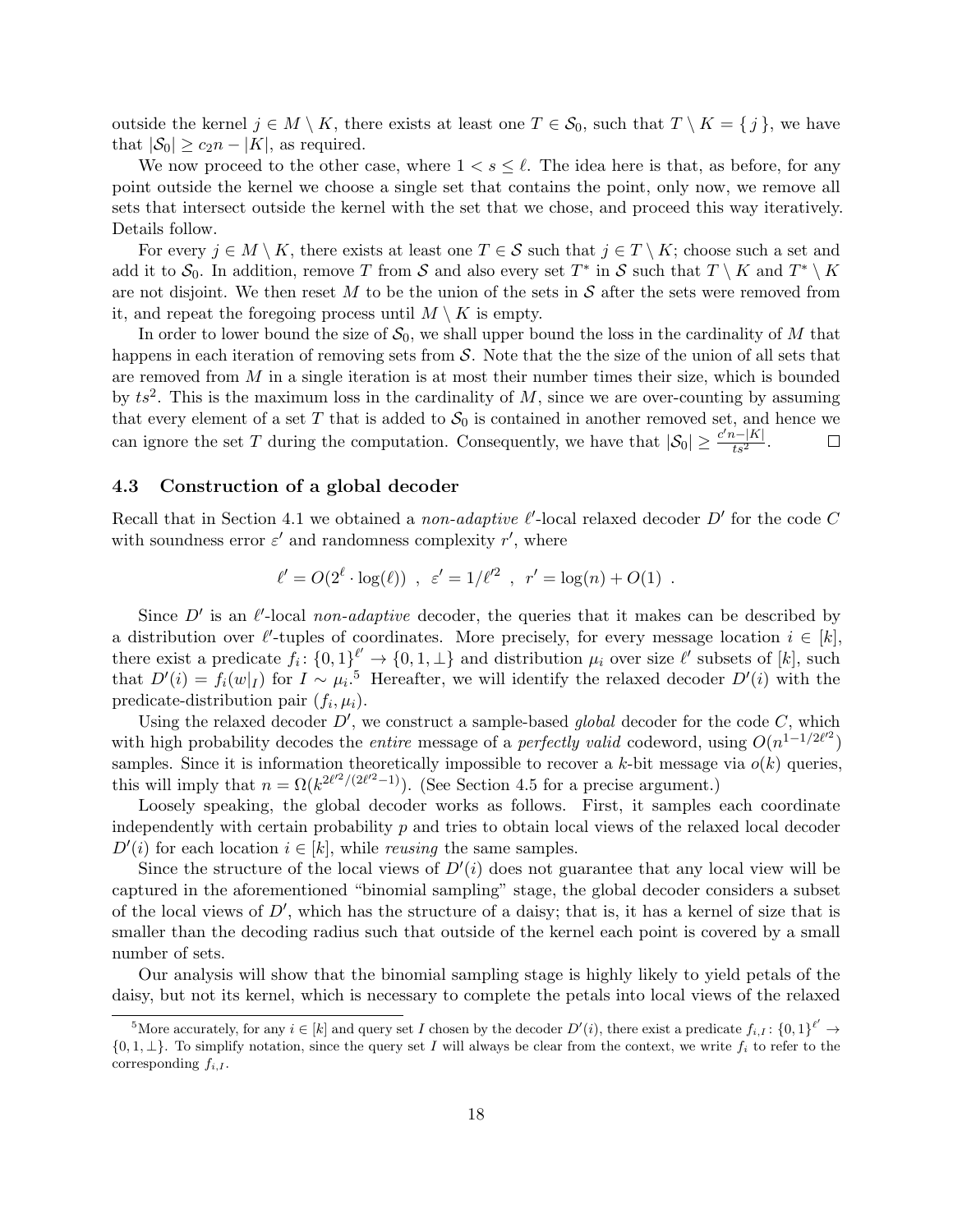local decoder  $D'$ . To deal with that, the global decoder enumerates over all of the possible values of the kernel, and if one of the kernel assignments leads to a consensus of the decoding values for the corresponding local views, it outputs that value. (See Section 2 for a more detail high-level overview of the global decoder).

A precise description of the global decoder is given next.

**Construction 4.8.** Let  $\{(f_i, \mu_i)\}_{i \in [k]}$  be the predicate-distribution pairs corresponding to the relaxed decoder D' obtained in Section 4.1. For every  $i \in [k]$ , denote by  $K_i$  and  $\mathcal{P}_i$  the kernel and petals of the daisy  $S_i$  obtained by invoking Lemma 4.6 with respect to the support of  $\mu_i$ .

The global decoder G receives query access to a string  $w \in \{0,1\}^n$  and performs the following steps.

- 1. Binomial sampling: Set  $p = n^{-1/2\ell^2}$ , and query each coordinate  $j \in [n]$  independently with probability  $p$ . Denote by  $Q$  the set of all coordinates that were queried. (If the size of  $Q$ exceeds the query complexity, the global decoder can simply reject.)
- 2. Local view generation: For each  $i \in [k]$ , let  $\mathcal{P}'_i \subseteq \mathcal{P}_i$  be the collection of all petals that were fully queried in the binomial sampling step (i.e.,  $\mathcal{P}'_i = \{ P \in \mathcal{P}_i : P \subseteq Q \}$ ). For every petal  $P \in \mathcal{P}'_i$ , denote by  $w|_P$  the restriction of the input w to P.
- 3. Global decoding: for every  $i \in [k]$ , decode  $x_i$  by performing the following steps for every assignment  $\kappa \in \{0,1\}^{|K|_i}$  to the kernel.
	- (a) For every fully-queried petal  $P \in \mathcal{P}'_i$  and set  $S \in \mathcal{S}_i$  that contains P, let  $a_{S,\kappa}$  be the assignment to S whose petal assignment is  $w|_P$  and kernel assignment is  $\kappa|_{S\setminus P}$ . Let A be the set of all such assignments.
	- (b) If there exists  $b \in \{0,1\}$  such that  $f_i(a_{S,\kappa}) = b$  for every  $a_{S,\kappa} \in A$ , then output b and proceed to decode  $x_{i+1}$ .

We proceed to analyse Construction 4.8 in Section 4.4.

#### 4.4 Analysis of the construction

The following lemma shows that the construction described in Section 4.3 is a (global) decoder with sublinear query complexity (in the code's blocklength) that, with high probability, decodes the entire message encoded in a perfectly valid codeword.

**Lemma 4.9.** Let  $G$  be the algorithm defined in Construction 4.8. Given query access to a valid codeword  $w = C(x)$  for  $x \in \{0,1\}^k$ , the algorithm G makes  $O(n^{1-1/2\ell'^2})$  queries to w and satisfies that  $Pr[G^w = x] \geq 2/3$ .

*Proof.* Let  $x \in \{0,1\}^k$ , and denote  $w = C(x)$ . Let Q be the set of all coordinates that the global decoder G queried after sampling each element in [n] with probability  $p = n^{-1/2\ell^2}$ . Note that by standard binomial tail bounds, with probability at least  $9/10$  the total query complexity of G is  $|G| = O(n^{1-1/2\ell^2})$ , as required (otherwise G can simply abort). Suppose hereafter that this is the case.

Denote by  $z \in \{0,1\}^k$  the output of G. We show that for every  $i \in [k]$ , the probability that  $z_i \neq x_i$  is less than 1/10k, and thus by a union bound  $Pr[G^w = x] \geq 9/10$ . Thus, the total probability of success (including obtaining the desired query complexity) is 2/3.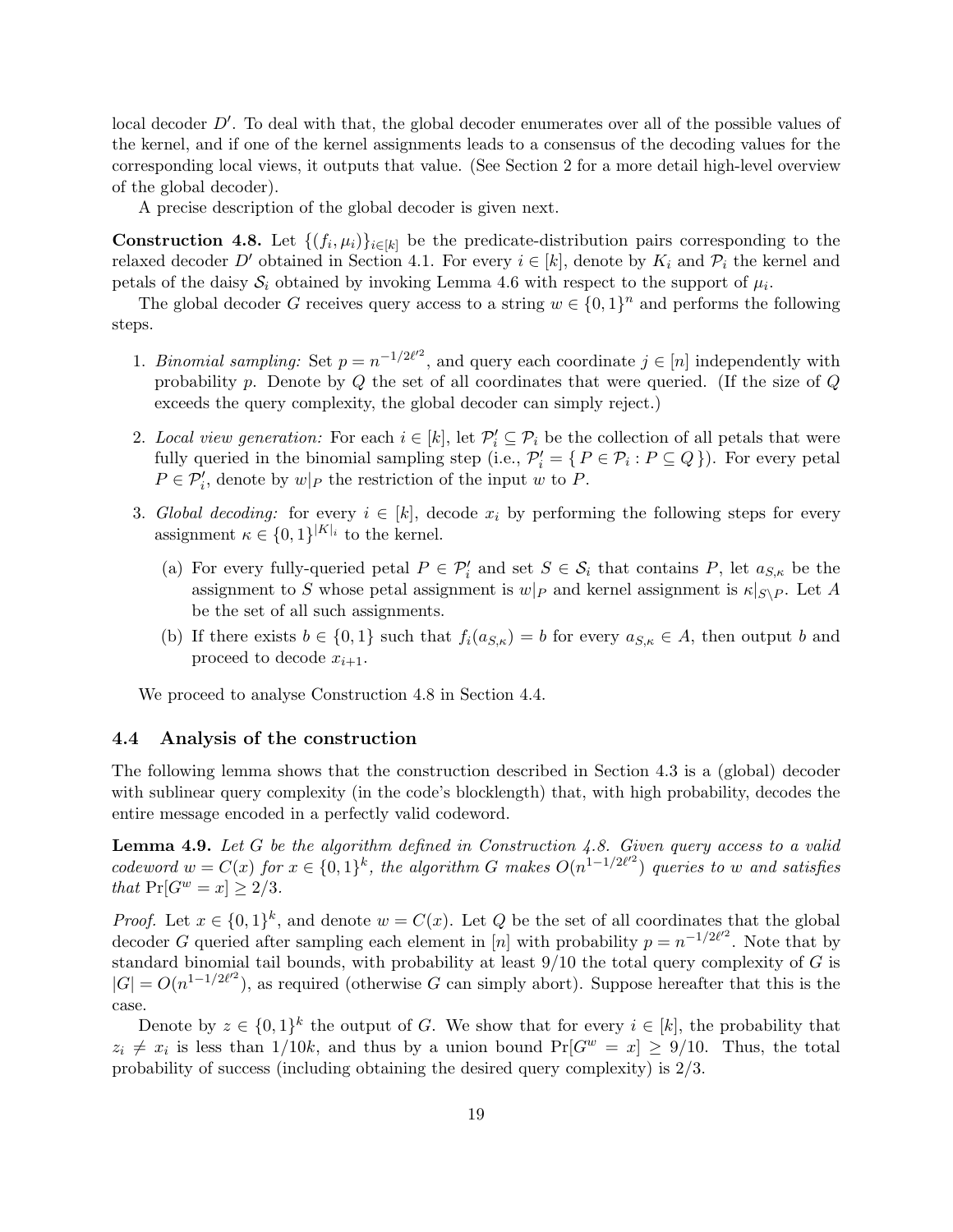Fix  $i \in [k]$ . Recall that the global decoder G decodes  $x_i$  by considering a subset  $S_i$  of local views of the relaxed local decoder  $D'(i)$ , derived from the daisy lemma (Lemma 4.6). More precisely, during the binomial sampling stage  $G$  queries the coordinates  $Q$  and obtains a collection of fully queried petals of the daisy  $S_i$ , which we denote by  $\mathcal{P}'_i = \{ P \in \mathcal{P}_i : P \subseteq Q \}.$ 

However, for the global decoder G to rule according to the relaxed local decoder  $D'(i)$ , it needs not only the fully-queried petals in  $\mathcal{P}'_i$ , but rather the complete local views of  $D'(i)$  that contain these petals, i.e., the collection of subsets  $\{S \in \mathcal{S}_i : P \subseteq S\}$ . To this end G needs to obtain the value of the kernel  $K_i$  of  $S_i$ .

Since there is no guarantee that the kernel was fully queried (i.e., that  $K_i \subseteq Q$ ), the global decoder G enumerates over all possible assignments  $\kappa \in \{0,1\}^{|K_i|}$  to the kernel, and considers the output of  $D'(i)$  on each local view  $S \in \mathcal{S}_i$  that consists of w restricted to a petal  $P \in \mathcal{P}'_i$  and value of κ.

Recall that for every fully-queried petal  $P \in \mathcal{P}'$  and set  $S \in \mathcal{S}_i$  that contains P, we denote by  $a_{S,\kappa}$  the assignment to S whose petal assignment is  $w|_P$  and kernel assignment is  $\kappa|_{S\setminus P}$ . Observe that, by definition (see Construction 4.8), the global decoder G outputs the correct value  $x_i$  if the set of fully-queried petals  $\mathcal{P}'_i$  is non empty, and the following conditions hold:

- 1. There exists a kernel assignment  $\kappa^*$  such that for *every* fully-queried petal  $P \in \mathcal{P}'_i$  and set  $S \in \mathcal{S}_i$  that contains P, the relaxed local decoder  $D'(i)$  outputs the correct value  $x_i$  given the local view  $a_{S,\kappa^*}$  (i.e.  $f_i(a_{S,\kappa^*}) = x_i$ ).
- 2. For any other kernel assignment  $\kappa \in \{0,1\}^{|K_i|}$ , there exists a fully-queried petal  $P \in \mathcal{P}'_i$  and set  $S \in \mathcal{S}_i$  that contains P, such that  $D(i)$  outputs the correct value  $x_i$  or aborts given the local view  $a_{S,\kappa}$  (i.e.  $f_i(a_{S,\kappa}) \in \{x_i, \perp\}$ ).

Note that the first item above guarantees that at least one kernel assignment will lead the global decoder G to output the correct value  $x_i$ , whereas the second item guarantees that with high probability no kernel assignment will lead  $G$  to output the incorrect value  $\neg x_i$ .

The next two claims establish that the foregoing conditions are satisfied and that  $\mathcal{P}'_i$  is non-empty with high probability. In the following, recall that  $\ell' = O(1)$ , and by Lemma 4.6, there exists  $s \in [\ell']$ and  $m = \max\{1, s-1\}$  such that, denoting  $t = cn^{m/\ell'}$ , the collection  $S_i$  is a t-daisy with a kernel  $K_i$  of size at most  $\ell' \cdot n^{1-s/\ell'}$  and  $\mu_i(\mathcal{S}_i) \geq 1/\ell'.$ 

**Claim 4.10.** There exists a kernel assignment  $\kappa^* \in \{0,1\}^{|K_i|}$  such that the assignment  $a_{S,\kappa^*}$ , for every  $S \in \mathcal{S}_i$  containing a queried petal  $P \in \mathcal{P}'_i$ , satisfies  $f_i(a_{S,\kappa^*}) = x_i$ . Furthermore,  $\mathcal{P}'_i$  is non-empty with probability at least  $1-\frac{1}{10}$  $\frac{1}{10k}$ .

Proof. The existence of the desired kernel assignment is straightforward, we begin by showing it, and then proceed to the furthermore clause of the claim, which is the main part of the proof.

Set  $\kappa^*$  to be the kernel assignment that coincides with w; that is  $\kappa = w|_{K_i}$ . In this case, by definition, for every  $S \in \mathcal{S}_i$  the assignment  $a_{S,\kappa^*}$  equals to the local view  $w|_S$  of the relaxed local decoder  $D'(i)$ , for a valid codeword  $w = C(x)$ .

By the perfect completeness of D', it holds that given query access to  $w = C(x)$ , any local view of D' leads to outputting  $x_i$ , and thus  $f_i(a_{S,\kappa^*}) = x_i$  for all  $S \in \mathcal{S}_i$ . It remains to show that with high probability there exists a least one petal of  $S_i$  that was queried in the binomial sampling stage.

To this end, we next argue that not only  $S_i$  has large density, but that it also covers a large fraction of the domain [n]. Recall that the weight that the local decoder  $D'(i)$  gives  $S_i$  is larger than the soundness error of  $D'(i)$ , i.e.,  $\mu_i(\mathcal{S}_i) \geq 1/\ell' \geq \varepsilon'$ . Thus, the fractional size of the set of all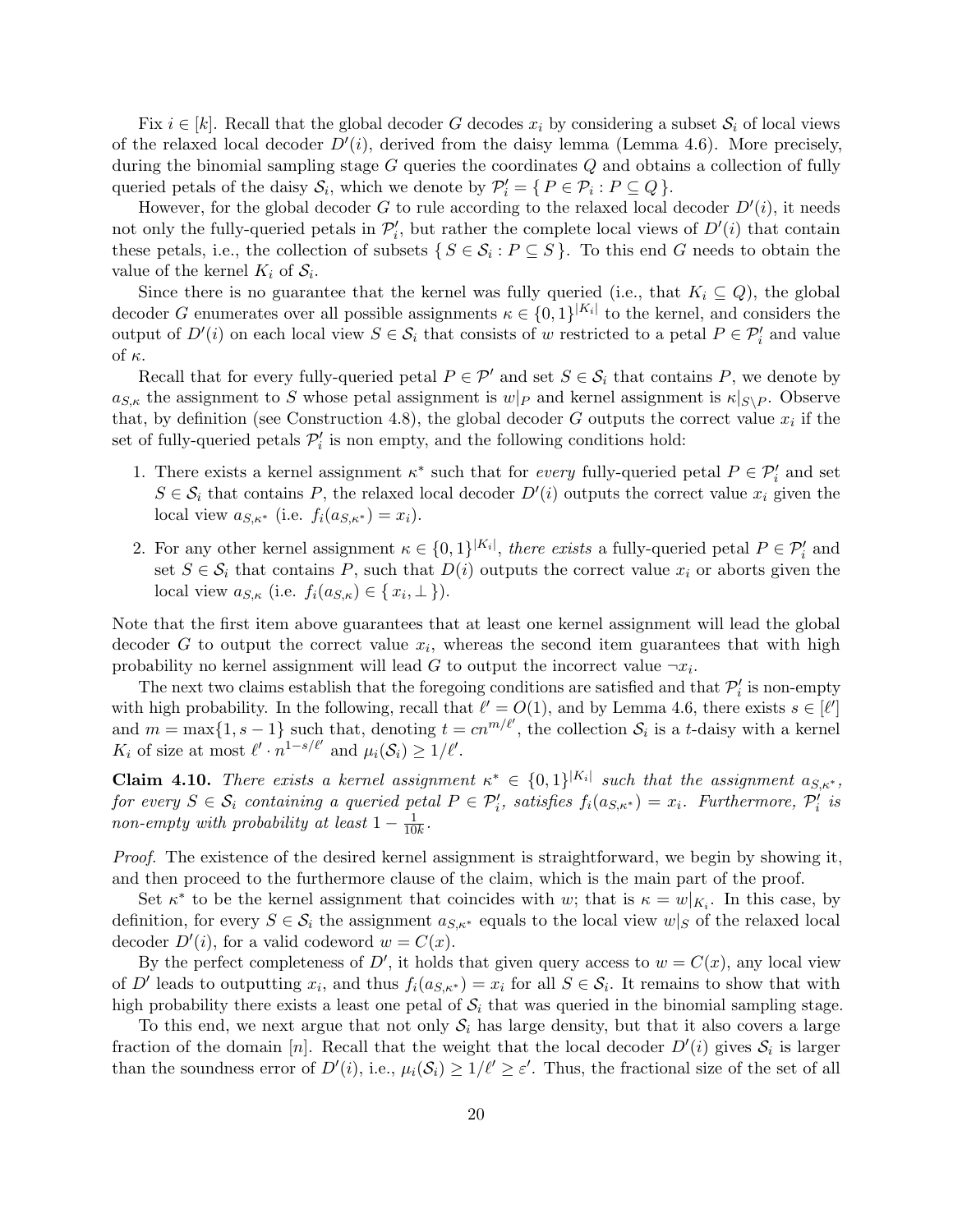elements covered by  $S_i$  must be larger than the decoding radius  $\delta$  (otherwise, replacing  $S_i$  with the values of a codeword that disagrees with  $x_i$  will leave w within the decoding radius, and thus break the soundness condition), i.e.,  $\left| \bigcup_{S \in \mathcal{S}_i} S \right| > \delta n$ .

Now, we can invoke Lemma 4.7 to "pluck" intersecting petals in the t-daisy  $S_i$ , for  $t = cn^{m/\ell'}$ , where  $m = \max\{1, s-1\}$ , and derive a subset that is a simple daisy (a 1-daisy). Namely, Lemma 4.7 implies that there exists a *simple* daisy  $S_i^* \subseteq S_i$  whose kernel is  $K_i$  (same as  $S_i$ ), such that

$$
|\mathcal{S}_i^*| \ge \frac{\delta n - |K_i|}{ts^2} \ge \frac{\delta n - \ell' \cdot n^{1 - s/\ell'}}{cn^{m/\ell'} s^2} = \Omega\left(n^{1 - (m/\ell')}\right)
$$

.

Denote the set of petals of  $S_i^*$  by  $\mathcal{P}_i^*$ , and note that  $|\mathcal{P}_i^*| \geq (|\cup_{S \in S_i^*} S| - |K_i|)/s = \Omega(n^{1-(m/\ell')})$ .

Since the petals of a simple daisy are *disjoint*, observe that for any petal  $P \in \mathcal{P}_i^*$ , the probability of querying all s elements of P during the binomial sampling step is  $p^s = n^{-s/2\ell^2}$ . Since  $\mathcal{S}_i^*$  contains  $d := \Omega(n^{1-(m/\ell')})$  pairwise disjoint petals, the probability that no petal of  $\mathcal{S}_i^*$  was queried is

$$
\Pr[\mathcal{P}_i^* = \emptyset] = (1 - p^s)^d = \left(1 - \frac{1}{n^{s/(2\ell^2)}}\right)^{\Omega(n^{1 - (m/\ell')})} \le e^{\Omega\left(-n^{1 - \frac{m}{\ell'} - \frac{s}{2\ell'^2}}\right)} \le \frac{1}{10k} ,
$$

and so  $\mathcal{P}'_i$  is non-empty with probability at least  $1-1/(10k)$ , concluding the proof of Claim 4.10.

**Claim 4.11.** For every kernel assignment  $\kappa \in \{0,1\}^{|K_i|}$ , with probability at least  $1 - \frac{2^{-|K_i|}}{10k}$  $\frac{1}{10k}$ , there exists a queried petal  $P \in \mathcal{P}'_i$  and  $S \in \mathcal{S}_i$  containing P such that  $f_i(a_{S,\kappa}) \in \{x_i, \perp\}$ .

*Proof.* Let  $\kappa \in \{0,1\}^{|K_i|}$  be a kernel assignment. By Lemma 4.6, the kernel  $K_i$  of the t-daisy  $S_i$ satisfies  $|K_i| \leq \ell' \cdot n^{1-s/\ell'}$ . In particular, note that the fractional size of the kernel is smaller than the decoding radius  $\delta$ .

Recall that the global decoder G gets access to a perfectly valid codeword  $w = C(x)$ , and emulates query access to a string z that agrees with w outside of the kernel and with  $\kappa$  inside the kernel (i.e.,  $z_j = w_j$  for every  $j \in [n] \setminus K_i$ , and  $z|_{K_i} = \kappa$ ). Since  $|K_i| \leq \delta n$ , we have that z is within the decoding radius of the relaxed local decoder  $D'$ .

By the relaxed decoding condition of  $D'$ , it holds that given query access to z, with probability at least  $1 - \varepsilon'$ , the local view of z chosen by  $D'(i)$  will lead to either outputting the correct value  $x_i$ or the abort symbol ⊥; more precisely,

$$
\Pr_{I \sim \mu_i} \left[ f_i(z|_I) \in \{x_i, \perp\} \right] \ge 1 - \varepsilon' = 1 - \frac{1}{\ell'^2} \quad . \tag{4.1}
$$

Recall that the global decoder relies on a subset (a t-daisy)  $S_i$  of the local views of  $D'(i)$  to perform the decoding. We argue that  $S_i$  contains a high density (according to  $\mu_i$ ) set of local views that correspond to local views that will lead  $D'(i)$  to either outputting the correct value  $x_i$  or the abort symbol  $\perp$ . To this end, let  $\mathcal{G}_i \subseteq \mathcal{S}_i$  be the subset of all "good" $S \in \mathcal{S}_i$  such that  $f_i(z|S) \in \{x_i, \perp\}$ . Note that  $\mathcal{G}_i$  is also a t-daisy with respect to the kernel  $K_i$ , where  $t = cn^{m/\ell'}$ .

By Lemma 4.6, we have that  $\mu_i(\mathcal{S}_i) \geq 1/\ell'$ . Thus, Eq. (4.1) implies that

$$
\mu_i(\mathcal{G}_i) \ge \frac{1}{\ell'} - \frac{1}{\ell'^2} \ge \varepsilon' \tag{4.2}
$$

Similarly to the argument Claim 4.10, we observe that not only  $\mathcal{G}_i$  has large density, but that it also covers a large fraction of the domain  $[n]$ . More accurately, by Eq. (4.2) we have that the density of  $\mathcal{G}_i$  is larger than the soundness error  $\varepsilon'$ , and so  $|\cup_{S\in\mathcal{G}_i} S| > \delta n$ .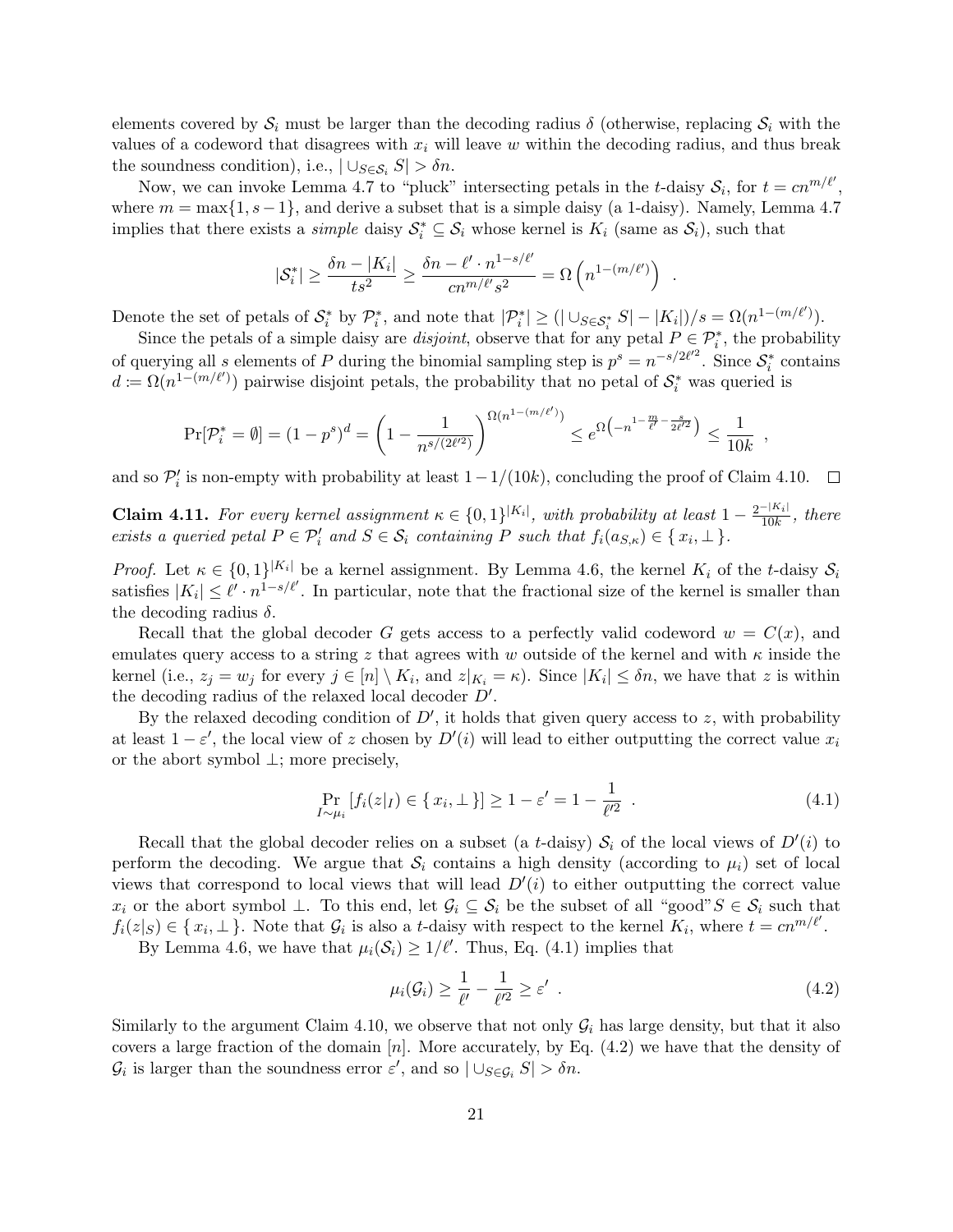To see the above, observe that taking any valid codeword  $\alpha$  that decodes to  $x_i$  and replacing only the contents of the daisy (of density larger than the soundness error  $\varepsilon'$ ) with the content of a valid codeword  $\beta$  that decodes to  $\neg x_i$ , results in a "hybrid" word  $\gamma$  that: (1) decodes to  $\neg x_i$  with probability larger than  $\varepsilon'$  (because according to the construction, with probability larger than  $\varepsilon'$  the decoder's local view consists of values from  $\beta$ ); and (2) if the daisy does not cover a large fraction of the domain (more than the decoding radius), then it is still within the decoding radius of  $\alpha$ , which means that, by the second condition of relaxed LDC, it should decode to  $\{x_i, \perp\}$  with probability at least  $1 - \varepsilon'$ . In conclusion, if the daisy has density larger than  $\varepsilon'$ , then it must cover a large fraction (the decoding radius) of the domain.

We conclude the proof of the claim by showing that with probability at least  $1 - \frac{2^{-|K_i|}}{10k}$  $\frac{-|K_i|}{10k}$  there exists a least one petal of  $G_i$  that was fully queried in the binomial sampling stage, via a similar strategy as in Claim 4.10. To this end, we invoke Lemma 4.7 to obtain a *simple* daisy  $\mathcal{G}_i^* \subseteq \mathcal{G}_i$  whose kernel is  $K_i$  (same as the kernel of  $\mathcal{G}_i$  and  $\mathcal{S}_i$ ), such that  $|\mathcal{G}_i^*| \ge \Omega\left(n^{1-(m/\ell')}\right)$ , where  $m = s - 1.6$ Denote the set of petals of  $\mathcal{G}_i^*$  by  $\mathcal{P}^*$ , and note that.

$$
|\mathcal{P}^*_i| = \frac{|\mathcal{G}^*_i| - |K_i|}{s} = \Omega\left(n^{1-(m/\ell')}\right)
$$

Since the petals of a simple daisy are *disjoint*, observe that for any petal  $P \in \mathcal{P}_i^*$ , the probability of querying all s elements of P during the binomial sampling step is  $p^s = n^{-s/2\ell^2}$ . Since  $\mathcal{G}_i^*$  contains  $d := \Omega(n^{1-(m/\ell)})$  pairwise disjoint petals and  $|K_i| \leq \ell' \cdot n^{1-s/\ell'}$ , the probability that no petal of  $\mathcal{G}_i^*$ was queried is

$$
\Pr[\mathcal{P}_i^* = \emptyset] = e^{\Omega \left( -n^{1 - \frac{s-1}{\ell'} - \frac{s}{2\ell'^2}} \right)} \le \frac{2^{-|K_i|}}{10k} ,
$$

.

which proves Claim 4.11.

Wrapping up the argument, for any  $i \in [k]$ , by Claim 4.10, there exists a kernel assignment for  $K_i$  such that with probability  $1 - 1/(10k)$  there is a fully queried petal  $P \in \mathcal{P}'_i$  that leads  $D'(i)$  to output the correct value (i.e., there exists  $S \in \mathcal{S}_i$  that contains the fully queried petal P such that  $f_i(a_{S,\kappa^*}) = x_i$ .

Furthermore, for any  $i \in [k]$ , by Claim 4.11 we have that *for any* kernel assignment for  $K_i$ , with probability at least  $1 - \frac{2^{-|K_i|}}{10^k}$  $\frac{1}{10k}$ , there is a fully queried petal  $P \in \mathcal{P}'_i$  that leads  $D'(i)$  to either output the correct value or abort (i.e., there exists  $S \in \mathcal{S}_i$  that contains the fully queried petal P such that  $f_i(a_{S,\kappa^*}) \in \{x_i, \perp\}$ ). Taking a union bound over all possible kernel assignments  $\kappa \in \{0,1\}^{|K_i|}$ , we get that with probability at least  $1 - 1/(10k)$ , there is a set of fully queried petals  $\{P_i \in \mathcal{P}'_i\}_{i \in [k]}$ such that for every  $i \in [k]$ , the petal  $P_i$  leads  $D'(i)$  to either output the correct value or abort.

We thus showed that for every  $i \in [k]$ , the probability that the global decoder G fails to decode the message bit  $x_i$  is at most  $1/10k$ . Finally, taking another union bound over all decoding indices  $i \in [k]$ , we obtain that the foregoing holds for all  $i \in [k]$  simultaneously with probability at least 9/10. This concludes the proof of Lemma 4.9.  $\Box$ 

<sup>&</sup>lt;sup>6</sup>Note that here we use the fact that the simple daisy lemma (Lemma 4.7) has a stronger conclusion for the special case where  $s = 1$ .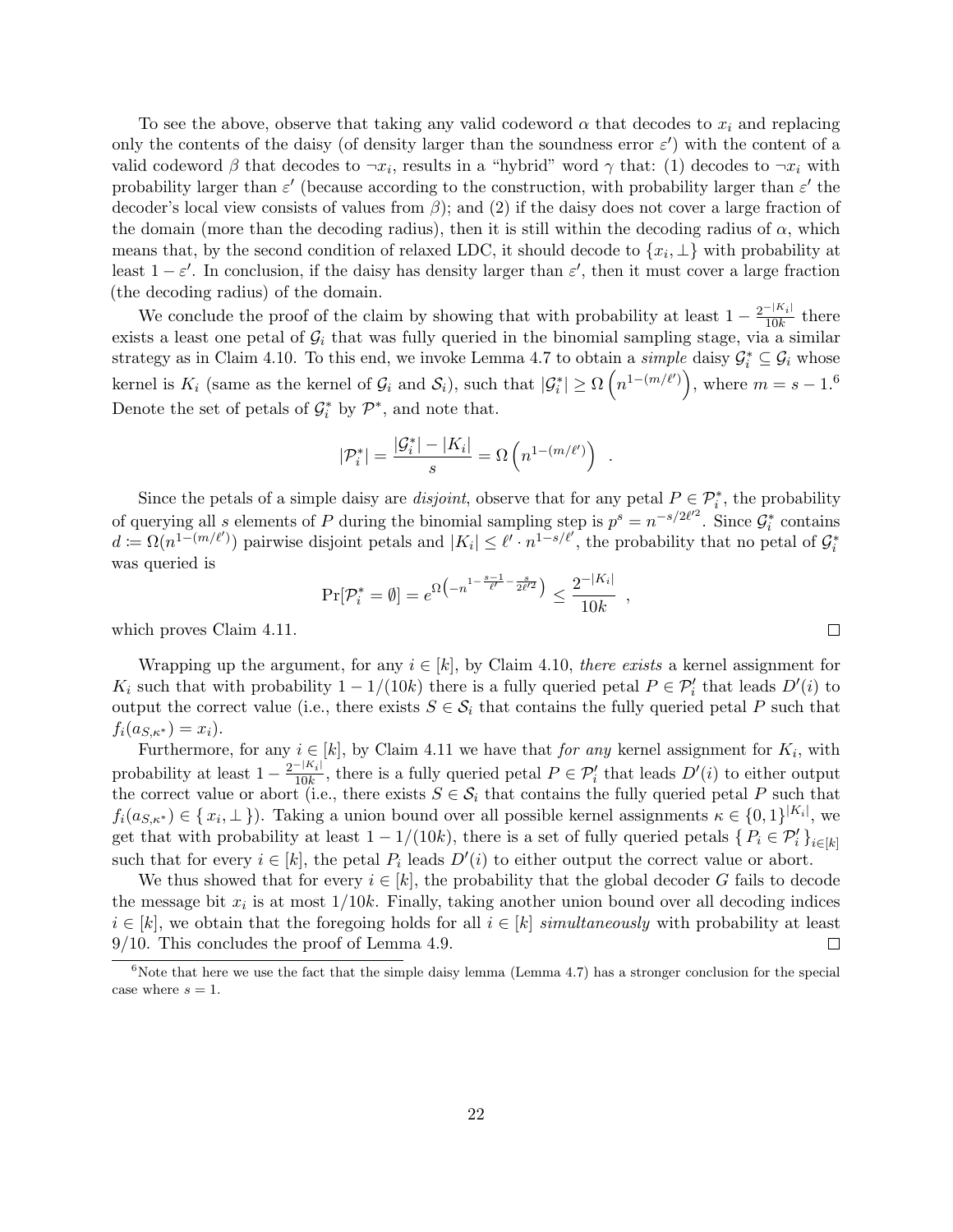### 4.5 Deriving the lower bound

Recall that we have started with an  $\ell$ -local relaxed LDC C:  $\{0,1\}^k \to \{0,1\}^n$  with a constant decoding radius  $\delta$  and constant locality  $\ell$ , and that we wish to show that the blocklength of C satisfies  $n = \Omega(k^{1+\alpha})$ , where  $\alpha = \alpha(\ell, \delta)$  is a constant.

So far, we have shown the there exists a global decoder  $G$  for the code  $C$ , which with probability 2/3 decodes the *entire* message of a *perfectly valid* codeword, using  $O(n^{1-1/2\ell^2})$  samples, where  $\ell' = O(2^{\ell} \cdot \log(\ell))$ . The following simple claim shows that decoding an entire codeword requires a least a number of queries that is linear in the dimension of the code.

**Claim 4.12.** Let  $C: \{0,1\}^k \to \{0,1\}^n$  be a code. If there exists a randomised algorithm A that makes q queries to a codeword  $C(x)$ , for some  $x \in \{0,1\}^k$ , such that  $Pr[\mathcal{A}^{C(x)} = x] \geq 2/3$ , then  $q \geq k$ .

*Proof.* Suppose towards contradiction that the number of queries that A makes is at most  $k-1$ . We use (the easy direction of) Yao's minimax principle to show that this implies that  $\mathcal A$  returns the wrong answer with probability at least  $1/2$ , in contradiction to the claim's hypothesis. To this end, it suffices to show that there exists a distribution  $\mathcal D$  over *n*-bit strings on which every deterministic algorithm that makes at most  $k - 1$  queries errs with probability at least  $1/2$ .

The distribution D is defined by simply selecting uniformly at random a message  $x \in \{0,1\}^k$ and outputting  $C(x)$ . Let B be a *deterministic* algorithm that receives an input w drawn from D and makes at most  $k-1$  queries to w.

Let  $I$  be the set of queries that the deterministic algorithm makes. Note that  $I$  is deterministically fixed and  $|I| \leq k - 1$ . After querying the indices in I, the algorithm B can be described by a (deterministic) mapping f from  $2^{|I|}$  to  $2^k$ , which maps the local view  $w|_I$  to a k-bit message. Since  $|I| \leq k-1$ , the range of f is of size at most  $2^{k-1}$ , and so it contains at most half of the possible values of x. Thus, with probability at least  $1/2$  the input  $C(x)$  drawn from  $D$  corresponds to an  $x \in \{0,1\}^k$  that is not in the range of f, and hence  $\mathcal{B}$  errs.  $\Box$ 

Applying Claim 4.12 with respect to the global decoder G implies that  $n = \Omega(k^{2\ell^2/(2\ell^2-1)})$ , which concludes the proof of Theorem 1.

# Acknowledgements

We are grateful to Oded Goldreich for numerous insightful comments and suggestions that significantly improved the exposition of this paper. We also thank Arnab Bhattacharyya and Sivakanth Gopi for a helpful discussion regarding LDC and LCC lower bounds. We thank Noga Ron-Zewi for extended discussions on constructions of relaxed LDCs. We thank Marcel De Sena Dall'Agnol for helpful comments regarding earlier versions of this manuscript.

# References

[BDG17] Jop Briët, Zeev Dvir, and Sivakanth Gopi. Outlaw distributions and locally decodable codes. In 8th Innovations in Theoretical Computer Science Conference, ITCS 2017, January 9-11, 2017, Berkeley, CA, USA, pages 20:1–20:19, 2017.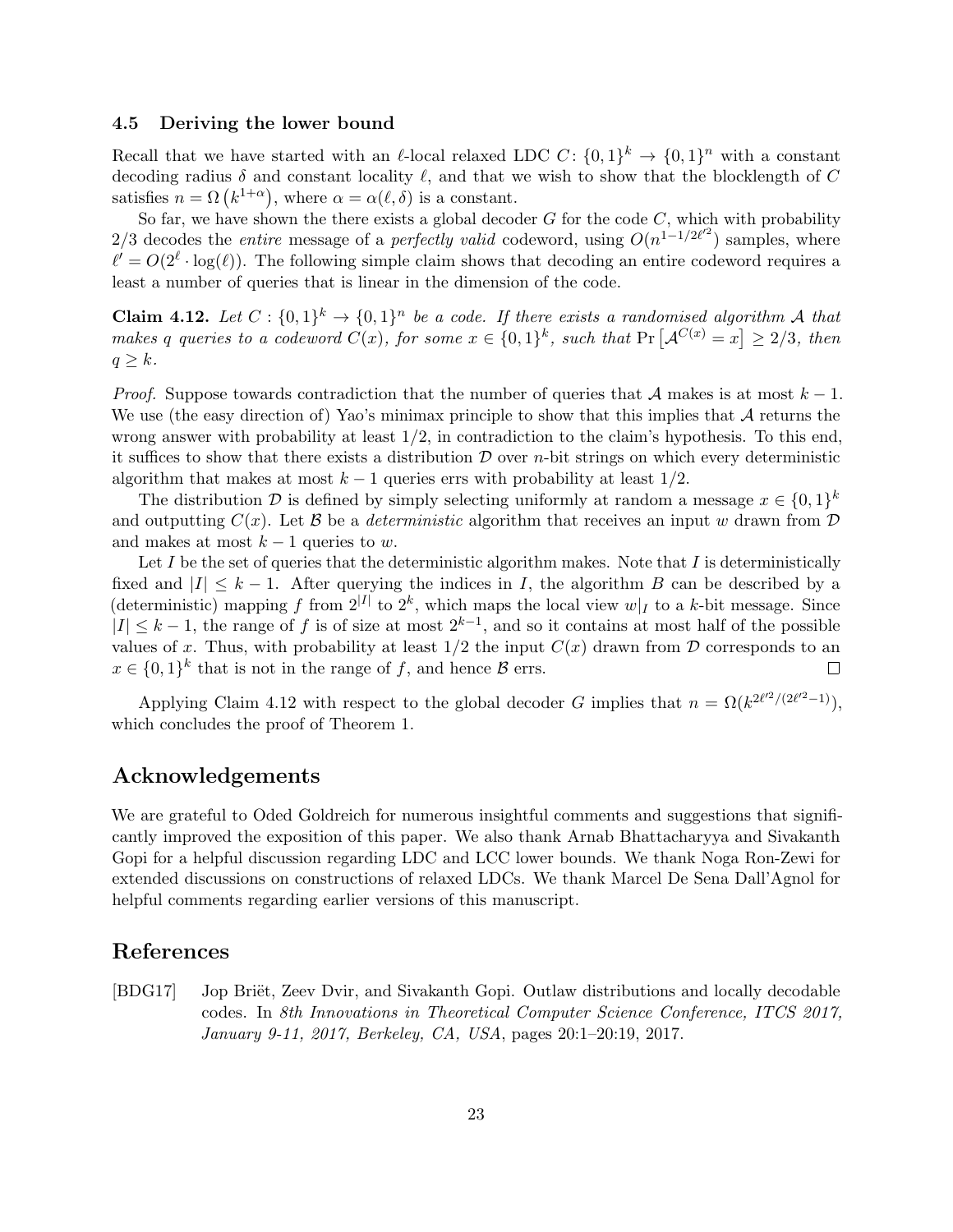- [BDSS11] Arnab Bhattacharyya, Zeev Dvir, Amir Shpilka, and Shubhangi Saraf. Tight lower bounds for 2-query LCCs over finite fields. In 2011 IEEE 52nd Annual Symposium on Foundations of Computer Science, pages 638–647, 2011.
- [BDYW11] Boaz Barak, Zeev Dvir, Amir Yehudayoff, and Avi Wigderson. Rank bounds for design matrices with applications to combinatorial geometry and locally correctable codes. In Proceedings of the forty-third annual ACM symposium on Theory of computing, pages 519–528, 2011.
- [BGGZ18] Jeremiah Blocki, Venkata Gandikota, Elena Grigorescu, and Samson Zhou. Relaxed locally correctable codes in computationally bounded channels. In 45th International Colloquium on Automata, Languages, and Programming (ICALP 2018), 2018.
- [BGH+04] Eli Ben-Sasson, Oded Goldreich, Prahladh Harsha, Madhu Sudan, and Salil P. Vadhan. Robust PCPs of proximity, shorter PCPs and applications to coding. In Proceedings of the 36th Annual ACM Symposium on Theory of Computing (STOC), 2004.
- [BGT16] Arnab Bhattacharyya, Sivakanth Gopi, and Avishay Tal. Lower bounds for 2-query LCCs over large alphabet. arXiv preprint arXiv:1611.06980, 2016.
- [CG18] Clément L. Canonne and Tom Gur. An adaptivity hierarchy theorem for property testing. Computational Complexity, 27(4):671–716, 2018.
- [CGdW09] Victor Chen, Elena Grigorescu, and Ronald de Wolf. Efficient and error-correcting data structures for membership and polynomial evaluation.  $arXiv$  preprint  $arXiv:0909.3696$ , 2009.
- [CGS20] Alessandro Chiesa, Tom Gur, and Igor Shinkar. Relaxed locally correctable codes with nearly-linear block length and constant query complexity. 31st ACM-SIAM Symposium on Discrete Algorithms (to appear), 2020.
- [DH13] Irit Dinur and Prahladh Harsha. Composition of low-error 2-query pcps using decodable pcps. SIAM J. Comput., 42(6):2452–2486, 2013.
- [DJK+02] Amit Deshpande, Rahul Jain, Telikepalli Kavitha, Satyanarayana V Lokam, and Jaikumar Radhakrishnan. Better lower bounds for locally decodable codes. In Proceedings 17th IEEE Annual Conference on Computational Complexity, pages 184–193. IEEE, 2002.
- [DSW17] Zeev Dvir, Shubhangi Saraf, and Avi Wigderson. Superquadratic lower bound for 3-query locally correctable codes over the reals. Theory of Computing, 13(1):1–36, 2017.
- [Efr12] Klim Efremenko. 3-query locally decodable codes of subexponential length. SIAM J. Comput., 41(6):1694–1703, 2012.
- [FLV15] Eldar Fischer, Oded Lachish, and Yadu Vasudev. Trading query complexity for samplebased testing and multi-testing scalability. In Proceedings of the IEEE 56th Annual Symposium on Foundations of Computer Science (FOCS), 2015.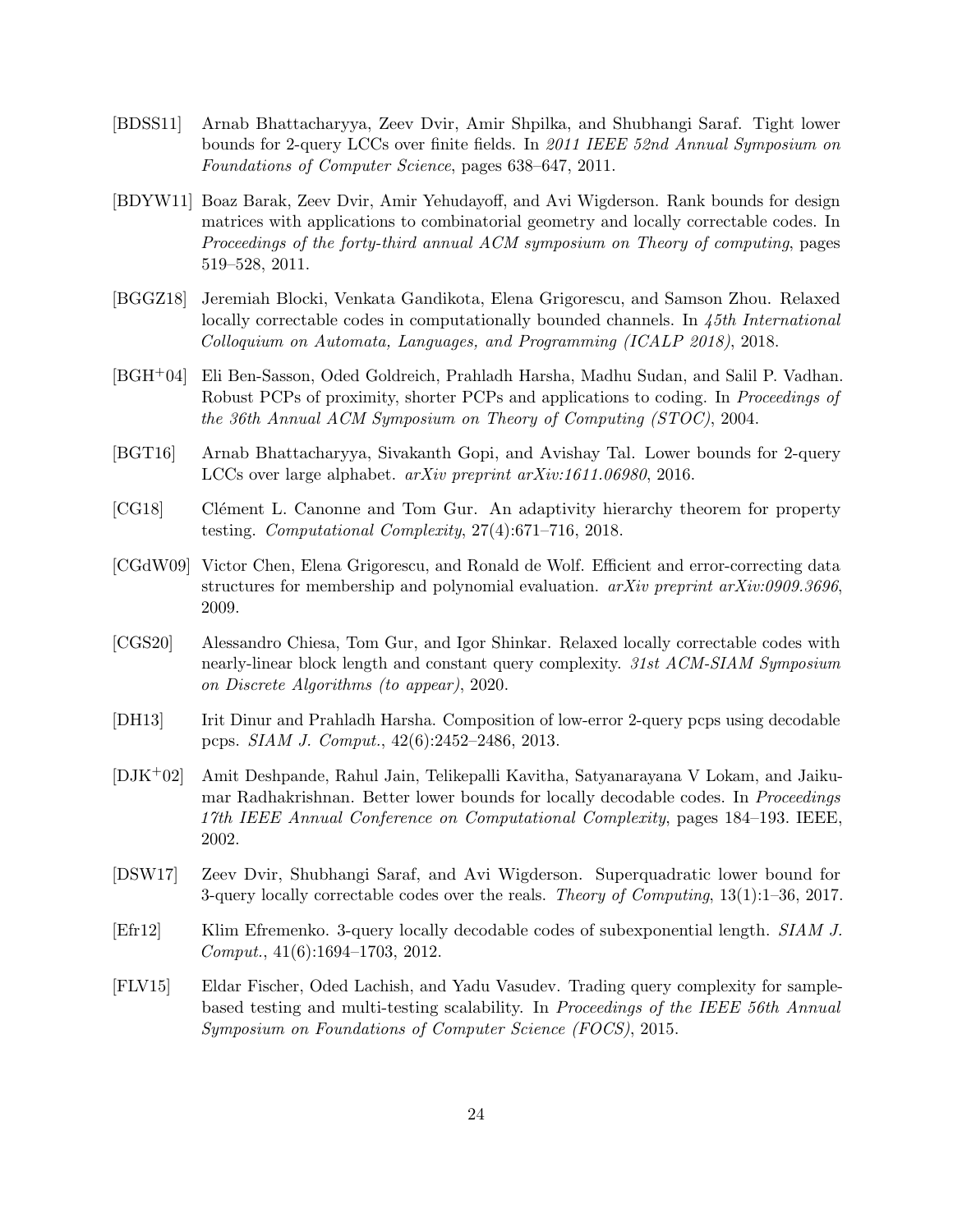- [GG16] Oded Goldreich and Tom Gur. Universal locally verifiable codes and 3-round interactive proofs of proximity for CSP. Electronic Colloquium on Computational Complexity  $(ECCC), 23:192, 2016.$
- [GG18] Oded Goldreich and Tom Gur. Universal locally testable codes. Chicago J. Theor. Comput. Sci., 2018.
- [GGK15] Oded Goldreich, Tom Gur, and Ilan Komargodski. Strong locally testable codes with relaxed local decoders. In 30th Conference on Computational Complexity, CCC 2015, June 17-19, 2015, Portland, Oregon, USA, 2015.
- [GKST02] Oded Goldreich, Howard Karloff, Leonard J Schulman, and Luca Trevisan. Lower bounds for linear locally decodable codes and private information retrieval. In *Proceedings 17th* IEEE Annual Conference on Computational Complexity, pages 175–183, 2002.
- [Gol04] Oded Goldreich. Short locally testable codes and proofs. In *ECCC* (later appeared in Property Testing 2010), 2004.
- [Gol17] Oded Goldreich. Introduction to property testing. Cambridge University Press, 2017.
- [GR17] Tom Gur and Ron D. Rothblum. A hierarchy theorem for interactive proofs of proximity. In 8th Innovations in Theoretical Computer Science Conference, ITCS 2017, January 9-11, 2017, Berkeley, CA, USA, pages 39:1–39:43, 2017.
- [GR18] Tom Gur and Ron D. Rothblum. Non-interactive proofs of proximity. Computational Complexity, 27(1):99–207, 2018.
- [GRR18] Tom Gur, Govind Ramnarayan, and Ron D. Rothblum. Relaxed locally correctable codes. In 9th Innovations in Theoretical Computer Science Conference, ITCS 2018, January 11-14, 2018, Cambridge, MA, USA, pages 27:1–27:11, 2018.
- [GS06] Oded Goldreich and Madhu Sudan. Locally testable codes and PCPs of almost-linear length. Journal of the ACM (JACM), 53(4):558–655, 2006.
- [GS10] Oded Goldreich and Or Sheffet. On the randomness complexity of property testing. Computational Complexity, 19(1), 2010.
- [HSX+12] Cheng Huang, Huseyin Simitci, Yikang Xu, Aaron Ogus, Brad Calder, Parikshit Gopalan, Jin Li, and Sergey Yekhanin. Erasure coding in Windows Azure storage. In Presented as part of the 2012 USENIX Annual Technical Conference, pages 15–26, 2012.
- [KdW04] Iordanis Kerenidis and Ronald de Wolf. Exponential lower bound for 2-query locally decodable codes via a quantum argument. Journal of Computer and System Sciences, 69(3):395–420, 2004.
- [KS17] Swastik Kopparty and Shubhangi Saraf. Local testing and decoding of high-rate errorcorrecting codes. Electronic Colloquium on Computational Complexity (ECCC), 24:126, 2017.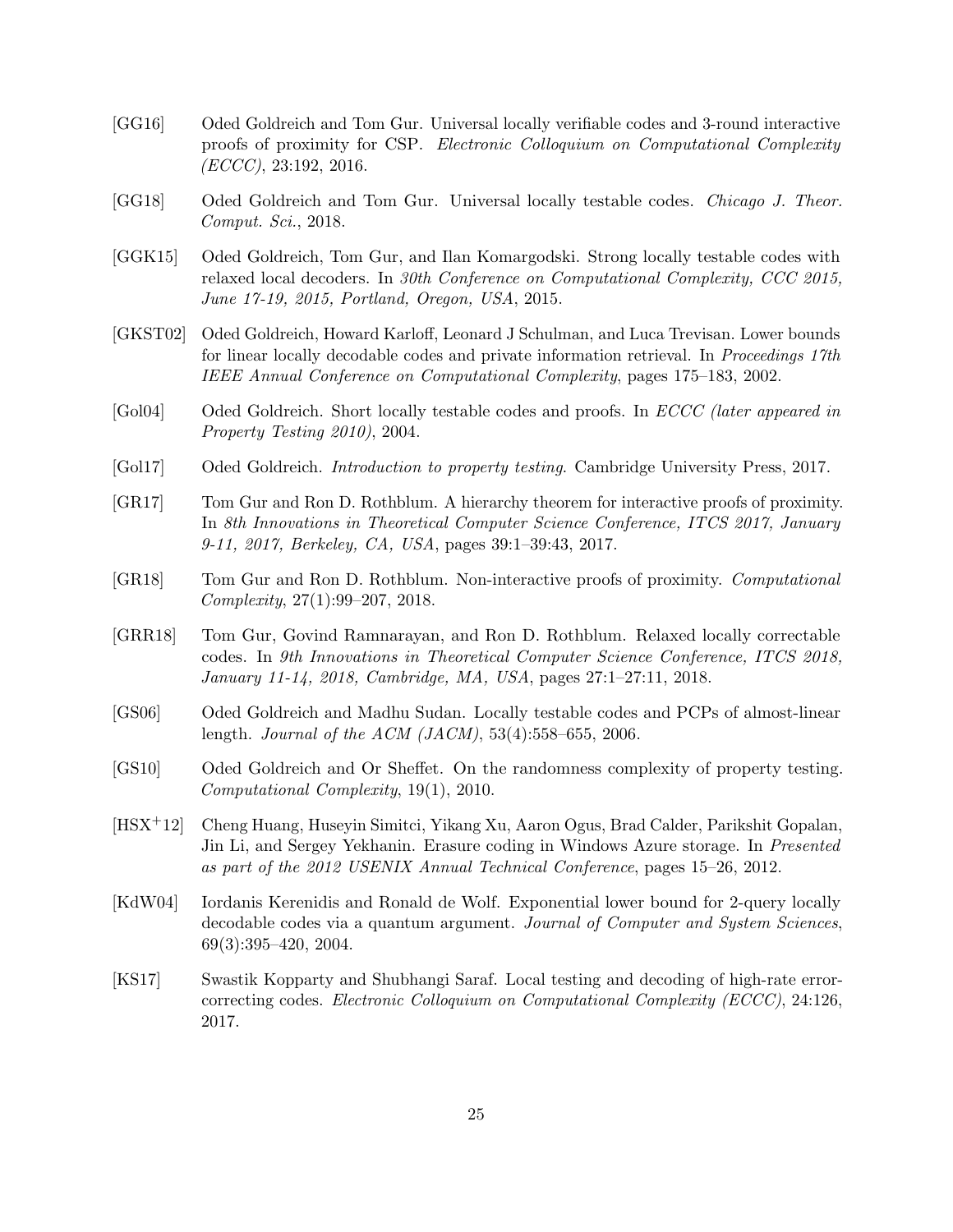- [KT00] Jonathan Katz and Luca Trevisan. On the efficiency of local decoding procedures for error-correcting codes. In Proceedings of the 32nd Annual ACM Symposium on Theory of Computing (STOC), 2000.
- [KV10] Tali Kaufman and Michael Viderman. Locally testable vs. locally decodable codes. In Approximation, Randomization, and Combinatorial Optimization. Algorithms and Techniques, pages 670–682. Springer, 2010.
- [Mei09] Or Meir. Combinatorial construction of locally testable codes. SIAM Journal on Computing, 39(2):491–544, 2009.
- [MR10] Dana Moshkovitz and Ran Raz. Two-query PCP with subconstant error. J. ACM, 57(5):29:1–29:29, 2010.
- [Oba02] Kenji Obata. Optimal lower bounds for 2-query locally decodable linear codes. In International Workshop on Randomization and Approximation Techniques in Computer Science, pages 39–50. Springer, 2002.
- [RR19] Noga Ron-Zewi and Ron Rothblum. Local proofs approaching the witness length. Electronic Colloquium on Computational Complexity (ECCC), 26:127, 2019.
- [Tre04] Luca Trevisan. Some applications of coding theory in computational complexity. Electronic Colloquium on Computational Complexity (ECCC), 2004.
- [Vid13] Michael Viderman. Strong ltcs with inverse poly-log rate and constant soundness. In 2013 IEEE 54th Annual Symposium on Foundations of Computer Science, pages 330–339. IEEE, 2013.
- [WdW05] Stephanie Wehner and Ronald de Wolf. Improved lower bounds for locally decodable codes and private information retrieval. In International Colloquium on Automata, Languages, and Programming, pages 1424–1436. Springer, 2005.
- [Woo12] David P. Woodruff. A quadratic lower bound for three-query linear locally decodable codes over any field. Journal of Computer Science and Technology, 27(4):678–686, 2012.
- [Yek08] Sergey Yekhanin. Towards 3-query locally decodable codes of subexponential length. J.  $ACM$ ,  $55(1):1:1-1:16$ ,  $2008$ .
- [Yek12] Sergey Yekhanin. Locally decodable codes. Foundations and Trends in Theoretical Computer Science, 6(3):139–255, 2012.

# A Deferred proofs

We provide the proofs of lemmas and claims that were deferred from Section 4.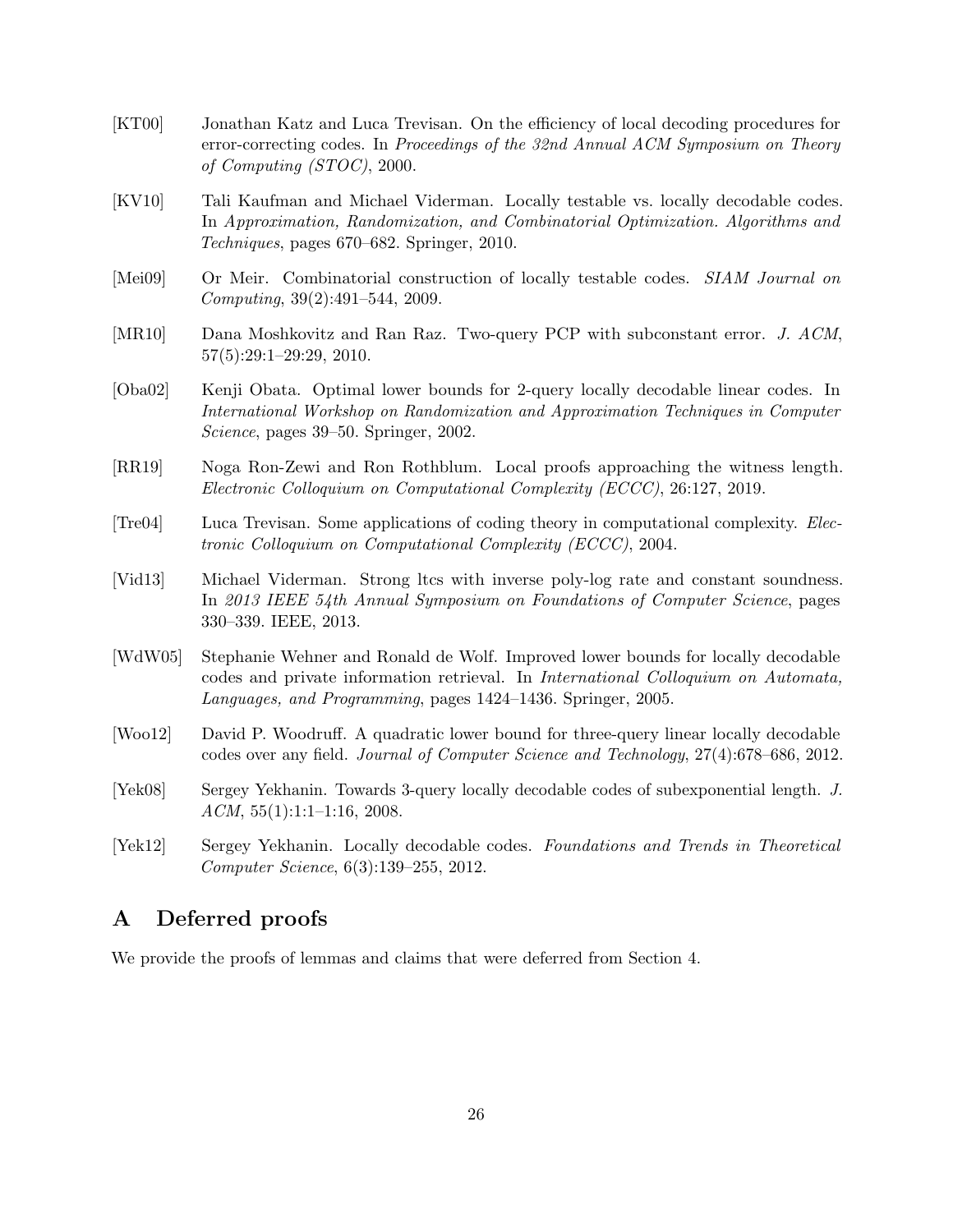# A.1 Proof of the daisy lemma

Let T be a collection of cn subsets of [n] of size  $\ell$  each. Let  $\mu$  be a distribution over  $2^{[n]}$ , whose support is T. We show that for some  $s \in [\ell]$ , and  $m = \max\{1, s - 1\}$ , there exists a  $cn^{m/\ell}$ -daisy  $S \subseteq \mathcal{T}$  with a kernel of size at most  $\ell \cdot n^{1-s/\ell}$  and petals of size at most s, such that  $\mu(\mathcal{S}) \geq 1/\ell$ .

Our high-level strategy consists of two steps: (1) we first iteratively construct a sequence of daisies  $S_1, S_2, \ldots, S_\ell \subseteq 2^{[n]}$  with kernels  $K_1, K_2, \ldots, K_\ell \subseteq [n]$ , respectively; and (2) we then argue that there exists  $s \in [\ell]$  for which the daisy  $S_s$  with respect to kernel  $K_s$  satisfies the desired conditions. We construct this sequence of daisies as follows.

**Construction A.1.** Given a collection  $T$  of cn subsets of  $[n]$  of size  $\ell$  each, we construct a sequence of daisies  $S_1, S_2, \ldots, S_\ell \in 2^{[n]}$  with kernels  $K_1, K_2, \ldots, K_\ell \subseteq [n]$  as follows.

- 1. Set  $\mathcal{T}_1 = \mathcal{T}$ .
- 2. Perform the following steps iteratively, for  $i \in [\ell]:$ 
	- (a) let  $K_i$  be the set of all  $j \in [n]$  such that  $\deg_{\mathcal{T}_i}(j) > cn^{i/\ell}$ .
	- (b) let  $S_i$  be the family of all subsets  $T \in \mathcal{T}_i$  such that  $|T \setminus K_i| \leq i$ .
	- (c) let  $\mathcal{T}_{i+1}$  be  $\mathcal{T}_i \setminus \mathcal{S}_i$ .

We proceed to show three structural claims regarding the daisies in the sequence  $S_1, S_2, \ldots, S_\ell;$ Namely: (1) bounding the sizes of their kernels, (2) showing their union covers the original collection  $\mathcal{T}$ , and (3) bounding the number of sets that contain each point outside of their kernels. Subsequently, we will show that at least one of these daisies satisfies all requirements of the lemma.

We begin with the following claim, which shows that for each  $i \in [\ell]$ , the daisy  $S_i$  has a sufficiently small kernel.

**Claim A.2.** For every  $i \in [\ell],$  it holds that  $|K_i| < \ell n^{1-i/\ell}$ .

*Proof.* By Item 2c of Construction A.1, for every  $i \in [\ell]$ , it holds that  $\mathcal{T}_i \subseteq \mathcal{T}_1$ . Hence, as  $|\mathcal{T}_1| = cn$ , we know that  $|\mathcal{T}_i| \leq cn$ , for every  $i \in [\ell]$ .

Fix  $i \in [\ell]$ . By Item 2a of Construction A.1,

$$
\sum_{j \in K_i} \deg_{\mathcal{T}_i}(j) > |K_i| \operatorname{cn}^{i/\ell} \tag{A.1}
$$

Since all the subsets of  $[n]$  have cardinality  $\ell$ ,

$$
\sum_{j \in K_i} \deg_{\mathcal{T}_i}(j) \le \ell |\mathcal{T}_i| \le \ell cn \tag{A.2}
$$

The claim follows from Eqs. (A.1) and (A.2).

The next claim shows that the union of all subsets in all the daisies  $S_1, S_2, \ldots, S_\ell$  covers the original collection of subsets  $\mathcal T$  (equivalently,  $\mathcal T_1$ ).

Claim A.3.  $\bigcup_{i \in [\ell]} \mathcal{S}_i = \mathcal{T}_1$ .

 $\Box$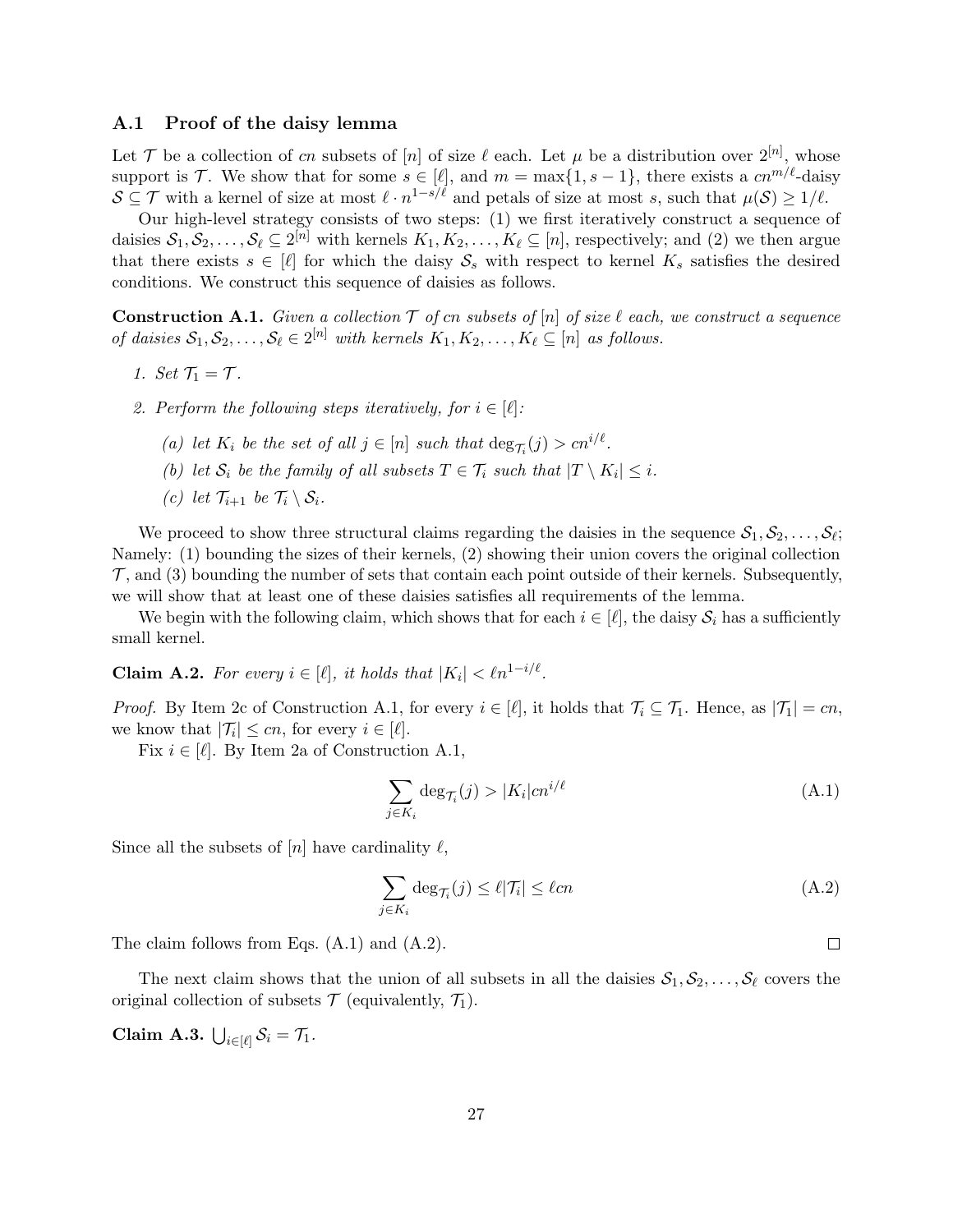*Proof.* Note that for  $i = \ell$ , the condition in Item 2b of Construction A.1 lets  $S_{\ell}$  be the family of all subsets  $T \in \mathcal{T}_{\ell}$  such that  $|T \setminus K_{\ell}| \leq \ell$ . The cardinality of each set in  $\mathcal{T}_{\ell}$  is  $\ell$ , and hence, trivially,  $\mathcal{S}_{\ell} = \mathcal{T}_{\ell}$ , which in turn means that every set in  $\mathcal{T}_1$  is in one of the families in  $\{\mathcal{S}_1, \mathcal{S}_2, \ldots, \mathcal{S}_{\ell}\}\$  and the claim follows.  $\Box$ 

Next, we show a claim which shows that for each  $i \in [\ell]$ , every point outside of the kernel of  $S_i$ is incident in only a small number of sets of  $S_i$ .

**Claim A.4.** For every 
$$
i \in [\ell]
$$
, and  $j \in [n] \setminus K_i$ ,  $deg_{\mathcal{S}_i}(j) \leq cn^{\frac{\max\{1, (i-1)\}}{\ell}}$ .

*Proof.* For  $i = 1$ , the claim follows directly from Item 2a of Construction A.1.

Suppose towards contradiction that there exists  $i \in \{2, 3, \ldots, \ell\}$  and  $j \in [n] \setminus K_i$ , such that  $\deg_{\mathcal{S}_i}(j) > cn^{(i-1)/\ell}$ . Let T be a set in  $\mathcal{S}_i$  such that  $j \in T$ . Let T' be the subset of T that consists of  $T \cap K_i$  and every index  $h \in T \setminus K_i$  such that  $\deg_{\mathcal{S}_i}(h) > cn^{(i-1)/\ell}$ .

The size of T' is at least  $|T \cap K_i| + 1$ , because we assumed T' has an element in  $T \setminus K_i$ . Hence,  $|T'| \geq \ell - (i - 1)$ . We next show that

$$
\deg_{\mathcal{S}_{i-1}}(h) > cn^{\frac{(i-1)}{\ell}},
$$

for every  $h \in T'$ . This implies that  $T' \subseteq K_{i-1}$  and in turn that  $|T \setminus K_{i-1}| = \ell - |T'| \leq i-1$ . Thus,  $T \in \mathcal{S}_{i-1}$  and consequently, by Items 2c and 2b of Construction A.1, T is not in  $\mathcal{S}_i$ , in contradiction to our initial assumption.

By Item 2a of Construction A.1, for every  $h \in T' \cap K_i$ , it holds that  $\deg_{\mathcal{T}_i}(h) > c n^{i/\ell}$ , which in turn implies that

$$
\deg_{\mathcal{T}_{i-1}}(h) > cn^{i/\ell} > cn^{(i-1)/\ell}
$$

,

because  $\mathcal{T}_i \subseteq \mathcal{T}_{i-1}$ , by Item 2c of Construction A.1.

By item 2b,  $S_i \subseteq \mathcal{T}_i$ , and we already deduced that  $\mathcal{T}_i \subseteq \mathcal{T}_{i-1}$ . Thus,  $S_i \subseteq \mathcal{T}_{i-1}$  and therefore, for every  $h \in T' \setminus K_i$  if  $\deg_{\mathcal{S}_i}(h) > cn^{(i-1)/\ell}$ , then also  $\deg_{\mathcal{T}_{i-1}}(h) > cn^{(i-1)/\ell}$ , and the claim follows.

Finally, we rely on Claim A.2, Claim A.3, and Claim A.4 to show that at least one of the daisies in in the sequence  $S_1, S_2, \ldots, S_\ell$  satisfies all of the conditions of the lemma.

**Claim A.5.** For some  $s \in [\ell], \mathcal{S}_s$  is a cn<sup>max{1,(s-1)}/ $\ell$ -daisy with a kernel K, such that  $\mu(\mathcal{S}_s) \geq 1/\ell$ ,</sup>  $|K| < \ell \cdot n^{1-s/\ell}$ , and  $|T \setminus K| \leq s$ , for every  $T \in \mathcal{S}_s$ .

*Proof.* By Claim A.3, the sequence of daisies  $S_1, S_2, \ldots, S_\ell$  covers  $\mathcal{T}_1$ , i.e.,  $\bigcup_{j \in [\ell]} S_j = \mathcal{T}_1$ . Therefore, there exists  $s \in [\ell]$  such that  $\mu(\mathcal{S}_s) \geq 1/\ell$ . We take K to be the set  $K_s$ . According to the construction of  $K_s$ , for every  $T \in \mathcal{S}_s$  it holds that  $|T \setminus K_s| \leq s$ , and by Claim A.2, we have that  $|K_s| < \ell n^{1-s/\ell}$ . Finally, by Claim A.4,  $\deg_{\mathcal{S}_s}(j) \leq cn^{\max\{1,(s-1)\}/\ell}$ , for every  $j \in [n] \setminus K_s$ .

This concludes the proof of Lemma 4.6.

#### A.2 Proof of Claim 4.2

Let D be an adaptive  $\ell$ -local relaxed decoder for the code  $C: \{0,1\}^k \to \{0,1\}^n$ . We show that C also has a *non-adaptive*  $2^{\ell}$ -local relaxed decoder with the same decoding radius.

Fix  $i \in [k]$ . Note that the adaptive decoder D can be viewed as a distribution over binary decision trees; that is,  $D(i)$  first tosses coins to obtain a random string  $\rho$  which determines the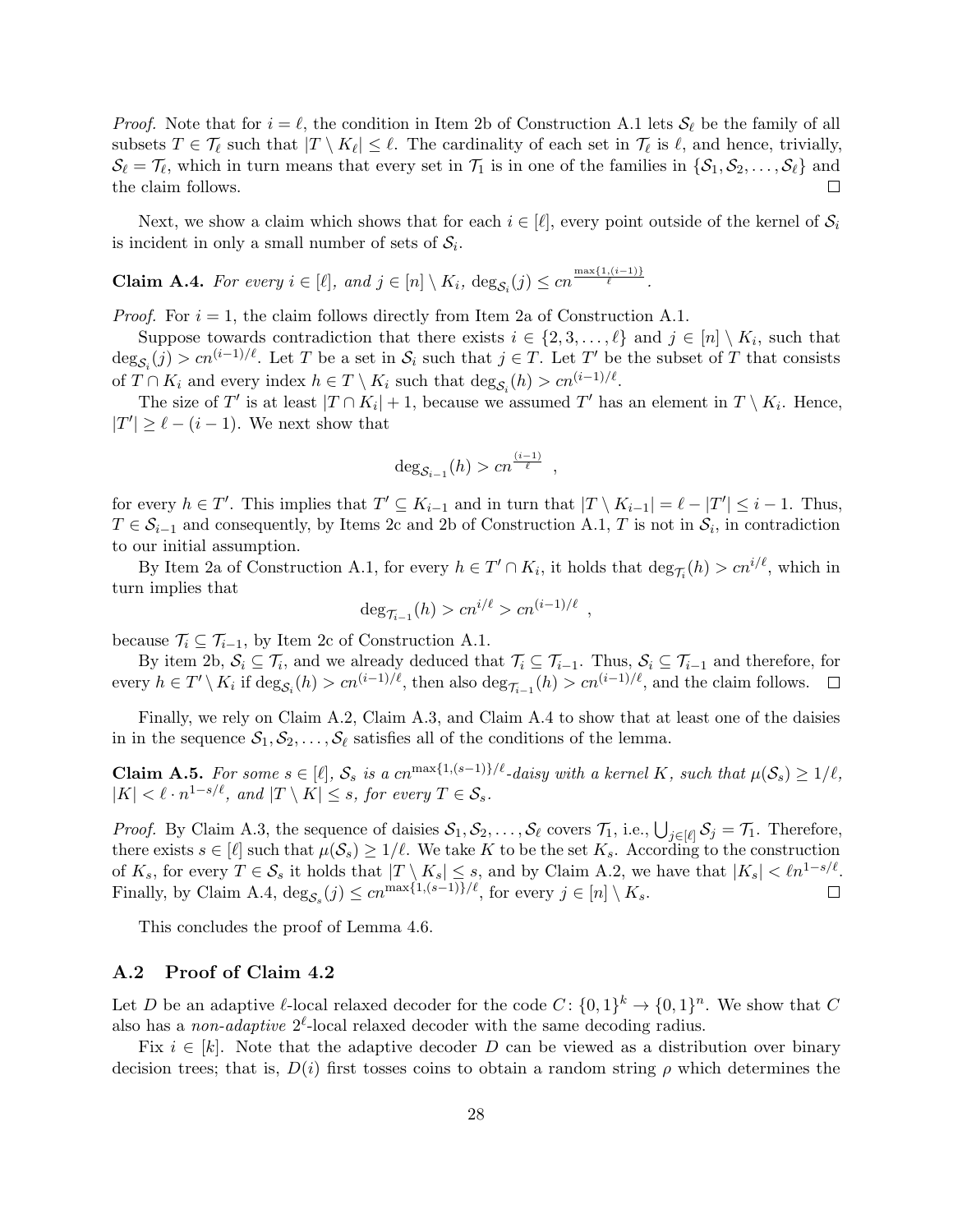binary decision tree that D uses deterministically to determine the output  $D(i)$  given query access to input w.

Recall that every non-leaf vertex of a decision tree is labelled by an index in  $[n]$ , and one of the edges leaving it towards a child is labelled 0 and the other is labelled 1. The relaxed local decoder D uses a decision tree, which it selects at random, by starting from the root of the tree, reading its label i and querying  $w_i$ . It then proceeds to the child of the root with the edge corresponding to the value of  $x_i$ . The child is treated in the same manner as the root if it is an internal vertex, and if it is a leaf, its label takes value in  $\{0, 1, \perp\}$ , which is the output of  $D(i)$ .

Let D' be an algorithm that operates as follows. Given explicit input  $i \in [k]$ , it first tosses coins, exactly like  $D(i)$ , to obtain a random string  $\rho$  which determines the binary decision tree that  $D(i)$ uses. Then, it queries all of the indices labelling the vertices of the decision tree (corresponding to all possible queries that  $D(i)$  might have been given any possible input w). Finally, D' uses the query values to compute the answer  $D(i)$  will have returned and returns it. Note that there are  $2^{\ell}$ such labels.

The choice of queries of  $D'$  depends only on the decision tree chosen, hence it is non-adaptive. The query complexity of  $D'$  is  $2^{\ell}$  and it returns the exact same answer as D will on the same input and random coin tosses. This concludes the proof of Claim 4.2.

# A.3 Proof of Claim 4.3

Let D be an  $\ell$ -local relaxed decoder for the code  $C: \{0,1\}^k \to \{0,1\}^n$ , which errs with probability at most 1/3. We use D to construct an  $O(\ell \cdot \log(1/\varepsilon))$ -local relaxed decoder D' that errs with probability at most  $\epsilon$  and has perfect completeness.

On input  $i \in [k]$  and query access to a string  $w \in \{0,1\}^n$ , the relaxed local decoder D' operates as follows:

- 1. Invoke  $\log(1/\varepsilon)$  parallel executions of D with the same input parameters;
- 2. When the invoked executions attempt to query  $w$ , the relaxed local decoder  $D'$  collects all of the queries and asks them simultaneously, returning the values of the queries to the executions that requested them;
- 3. Finally, D' collects all the outputs from the executions and returns  $b \in \{0,1\}$  if all the executions returned b, and otherwise returns  $\perp$ .

Note that all the queries are used in a non-adaptive manner, and that there are at most  $\ell \cdot \log(1/\varepsilon)$ of them.

By the completeness of the original relaxed local decoder D, if w is a valid codeword, then  $b = x_i$ with probability 1. Hence, D' has perfect completeness. On the other hand, if w is  $\delta$ -close to C, then by the relaxed decoder condition of relaxed LDC, it holds that  $x \notin \{x_i, \perp\}$  with probability less than  $(1/3)^{\log(1/\varepsilon)} < \varepsilon$ . Thus, D' has the desired amplified soundness. This concludes the proof of Claim 4.3.

# A.4 Proof of Claim 4.4

Let D be a l-local relaxed decoder for a binary code C with  $\ell = O(1)$ , randomness complexity r, and constant error probability  $\varepsilon$ . We use D to construct a relaxed decoder D' with the same parameters as D, except it has locality  $O(\ell)$  and randomness complexity  $\log(n) + O(1)$ .